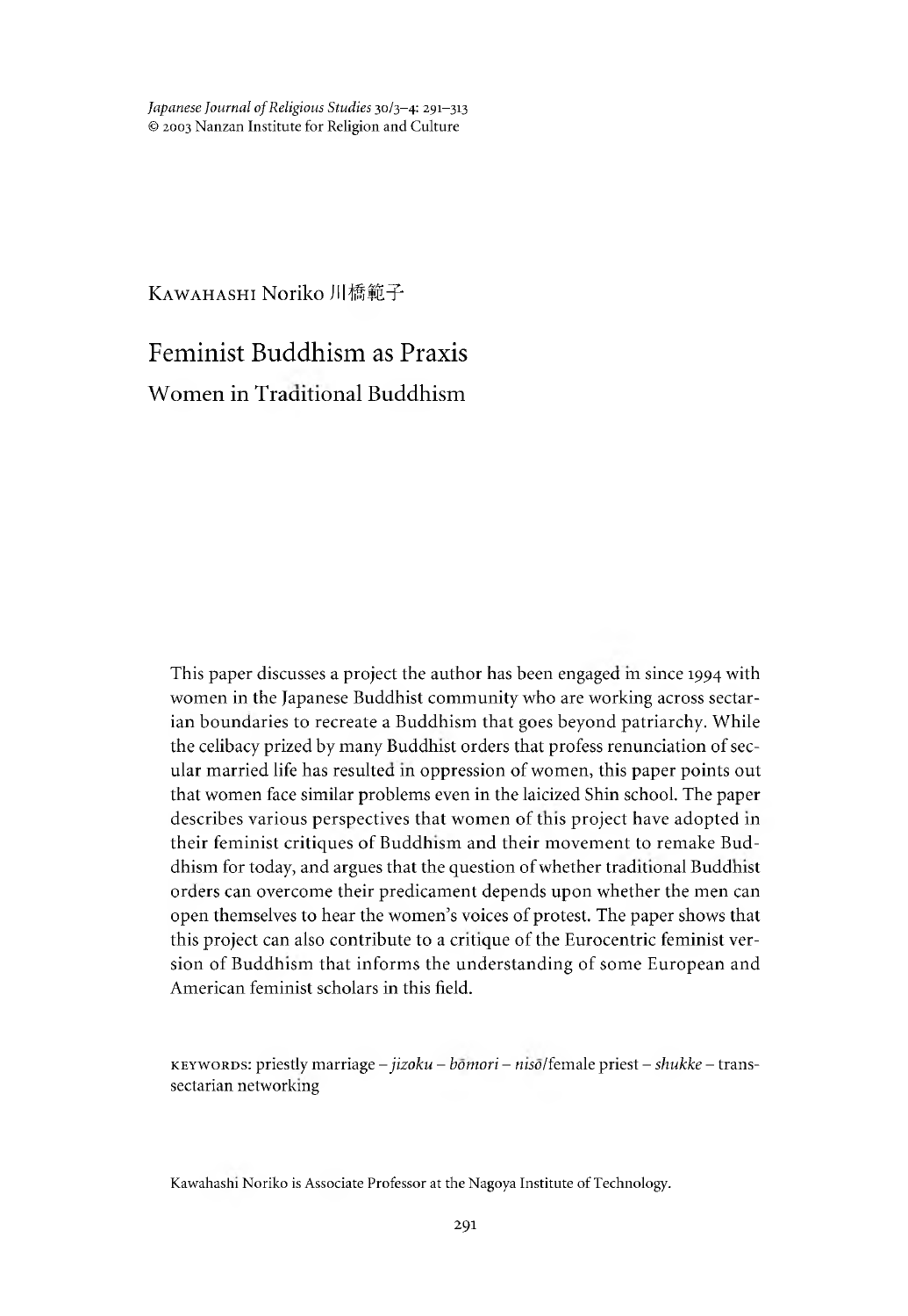$\mathbf{l}$ <sub>N</sub> THIS ARTICLE, I shall take up the activities of Buddhist women in presentday Japan, a subject that I have been engaged with since 1994. It is fair to say that the women adherents of certain specific faiths are a minority in this society today. No doubt there are even fewer women involved in remaking their own religion to make it freer and less patriarchal.

We must not forget, however, that there are also women in Japan today who have made the choice to live as active agents with regard to Buddhism. They are engaged in questioning its gender-discriminatory structure and in creating a Buddhism that offers equality for both sexes.

Through this movement, I myself have become involved as an active agent engaged with contemporary Buddhism as an issue that concerns me personally, and I have consistently affirmed that many women who have their own independent voices do exist here. The fact that Buddhist women possess the capability and the right to speak using their own words, as will be shown below, must be recognized by male members of the Buddhist orders and by scholars. It is not possible to address the problems of gender discrimination in Buddhism without taking Buddhist women as active agents into account. In many cases, however, these women's own voices have been diminished and depreciated. In other words, the problem of gender discrimination in Buddhism has either been appropriated by certain scholars, or it has been narrated by male members of the Buddhist orders in ways that estrange women from their own experience of it.

As a matter of my own experience, I have frequently witnessed researchers who take an entirely outside position denying the subjective individual voices of Buddhist women. A white male Buddhist scholar who is known for his research on clerical marriage, for example, once showed me a photograph and said, "I think that people like you who are trying to apply feminism to the Buddhist community are exceptions. All the temple wives I know are satisfied, and they aren't complaining." I could not agree with him about this. In the first place, a priest's wife would certainly have found it extremely difficult to expose her inmost feelings to a foreign scholar. Even more, however, the photograph he showed me seemed to have a great deal to say in itself. It showed a woman sitting in the jumble of a temple reception office, holding a small boy in her arms, with older girls seated around her. This photograph superimposed itself in my mind over the pictures of many priest's wives I know who have lived without a word of complaint under the tremendous strains of bearing and rearing a male child to inherit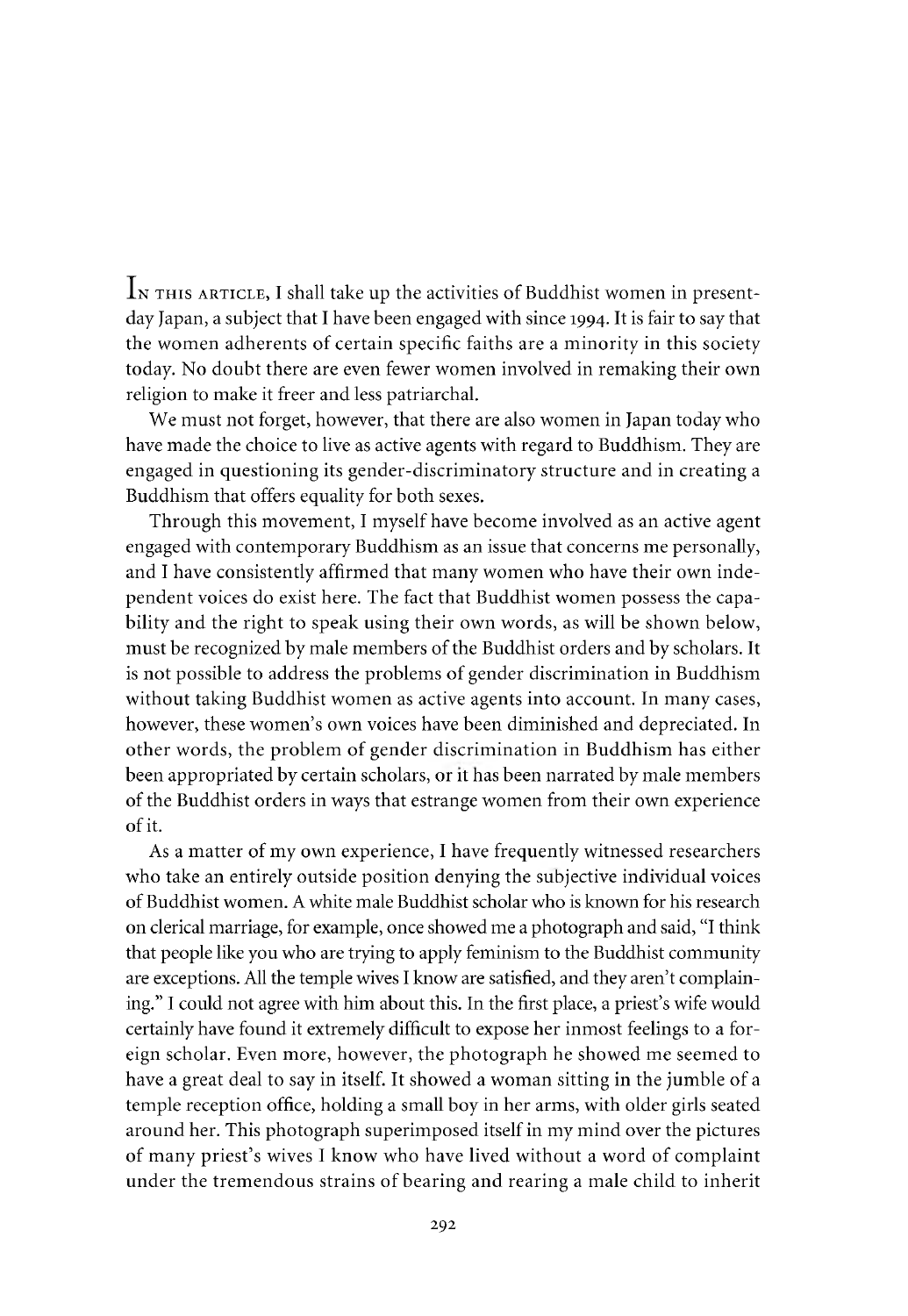their family temple. It was impossible for me not to feel incensed at this male Buddhist scholar who lacked the imagination to see the reality: It was not that these women *did not* complain because they had no desire to, but rather that they *could not* complain even if they wanted to.

## *Two Accounts*

It became very clear to me from participating in the movement to remake presentday Buddhism, and in the course of writing about it, that discourse concerning the human rights of Buddhist women involves ethical and political complexities. In brief, we find the women followers of Buddhism accounted for in two ways, as follows. The first account is produced by those priests of the conservative ranks who dominate the Buddhist community. They take a stance as advocates of tradition, preaching that women are recipients of edification by men and therefore cannot be potent actors in religious practice. Women's virtue consists in obeying men, and they are expected to commit themselves to secondary, supporting, or behind-the-scenes roles of the kind considered proper to women. As for nuns, apart from preaching the Buddhist teachings and performing rituals, they are expected, if anything, to do chores for the male priests. This situation gives us glimpses of the notion that, if these women are authentic followers of Buddhism, then they will take on those duties as part of their Buddhist practice. Wives of priests are assigned roles as mothers that emphasize their bearing and rearing of male children to inherit the fathers' temples, and they are exhorted to devote their entire body and mind to those tasks as the exalted work of a bodhisattva. This account is also characterized by the unquestioning conviction that Buddhism is a non-violent, tolerant religion that makes it possible for human beings to coexist with nature. Thus the spirituality of Buddhism is superior to the bellicose monotheism of Western religions. The account further tells us that women are responsible, in their capacity as mothers in the home, for communicating the Buddhist teachings to their children.

At the opposite end of the pole is the faction that seeks, from its place on the outer edges of the Buddhist community, to promote human rights and do away with discrimination. This second kind of account could be described as a discourse of edification that derives from a notion of universal human rights. According to this account, Buddhist women do not have the capability to understand and verbalize their own circumstances, so the men who take this view, as experts in the Buddhist view of human rights, must be the ones to speak for those women. This account is thus tinged with colonialism. These men appear to think that women have blocked their own self-reform by legitimizing the injustice done to them in the name of their faith. In this account, faith is in danger of being taken as a sign of oppression. Those who take this view appear to be claiming that if women would only deny that faith and sup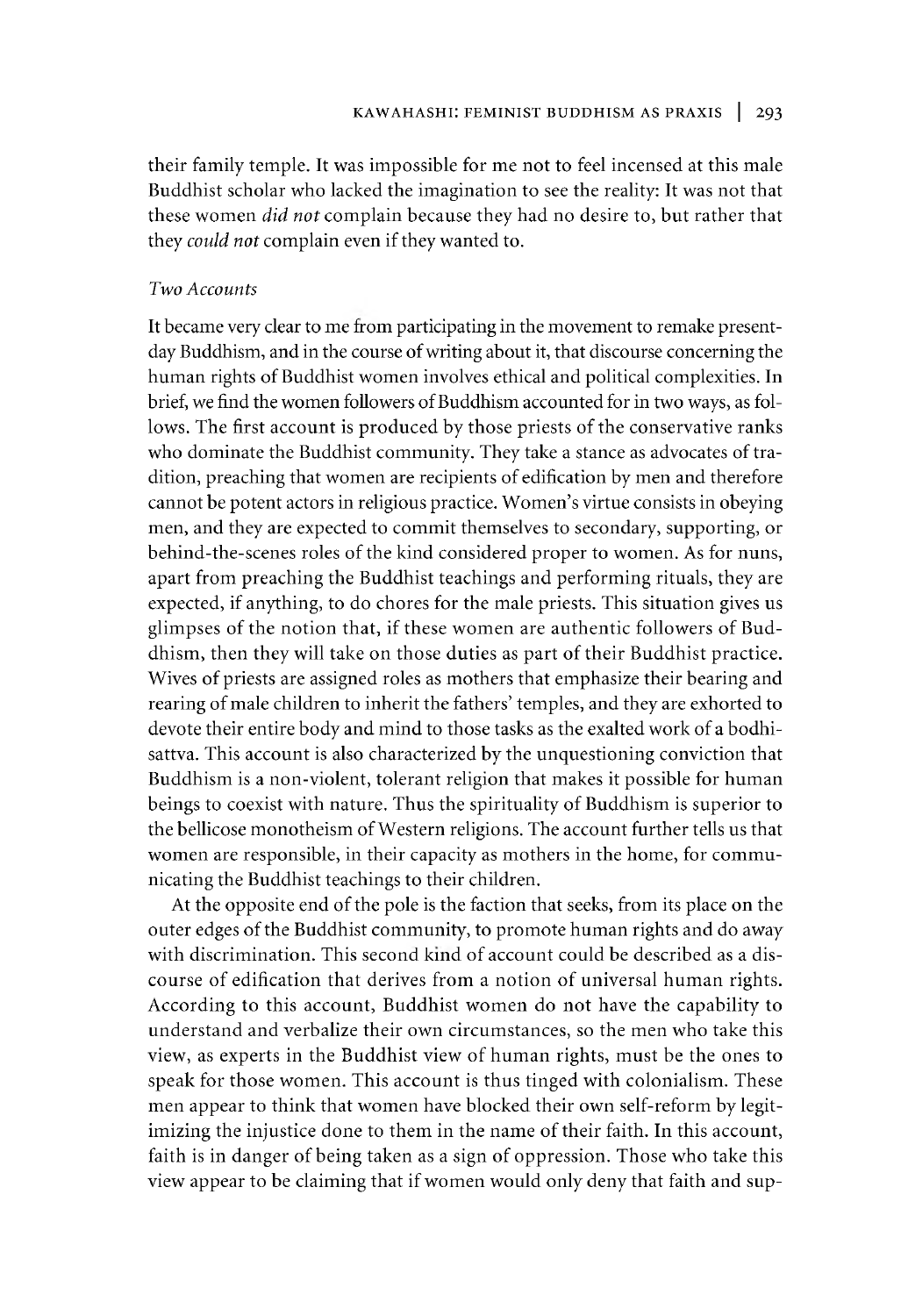port the human rights propaganda espoused by these men, then they would automatically find themselves on the side of universal justice. Apparently, as these men see it, Buddhist women have internalized their gender consciousness under patriarchal dominance, so that the women's behavior is tantamount to collaboration with the patriarchal order of the Buddhist community and thus is unqualified to constitute resistance. Given this presupposition, anything that women followers of Buddhism might say is automatically reduced to the "subjective utterances of complicit insiders."

Though these two kinds of accounts may at first glance appear to be opposites, they have in common a lack of appreciation for the understanding that Buddhist women have of themselves. Both alike portray and define these women's subjecthood one-sidedly. The language that these women use to represent themselves has been appropriated both by the conservative traditionalists in the Buddhist orders and by the edification-oriented proponents of human rights (Каwанаsни and Кимамото 1998). Another point to remember here is that when Buddhist women attempt to speak out for themselves, they are excluded from the arena in advance. Neither of these two views has ever acknowledged the need to create occasions where Buddhist women who have been divested of the right to their own voices could speak for themselves.

#### *Women and the Fiction of Priestly Renunciation of Secular Life*

Virtually all of the existing Buddhist orders can be said to have marginalized women in terms of both institutions and teachings. I find this problem presented to me constantly in a recurring question that appears every time with very concrete specificity: How can gender discrimination in religion possibly be corrected? For myself, writing about the women's movement in Buddhism represents a means of working toward improvement of the discriminatory conaitions that presently prevail.I believe, in addition, that this effort is meaningful as a requestioning of the research conducted in Buddhist studies and religious studies, which has set aside that problem as either unworthy or self-evident, and in either case has disregarded it.

The locus of the problem, as I have seen it, is the fictitious principle of priestly renunciation of secular life (shukke 出家), which is one of the major factors obstructing equality for both sexes in Japanese Buddhism today.1 There is no doubt that religious renunciates who hold strictly to the precepts do exist in present-day Buddhism, though they are extremely few.<sup>2</sup> As is widely known, however, marriage has become the norm for male priests in virtually every

<sup>1.</sup> In my earliest work on priests' wives, I referred to this as "fictitious celibacy" (КАWАНАSHI 1995).

<sup>2.</sup> No definite data exists on the number of religious renunciates, in the strict sense, that are to be found in the various schools of Buddhism.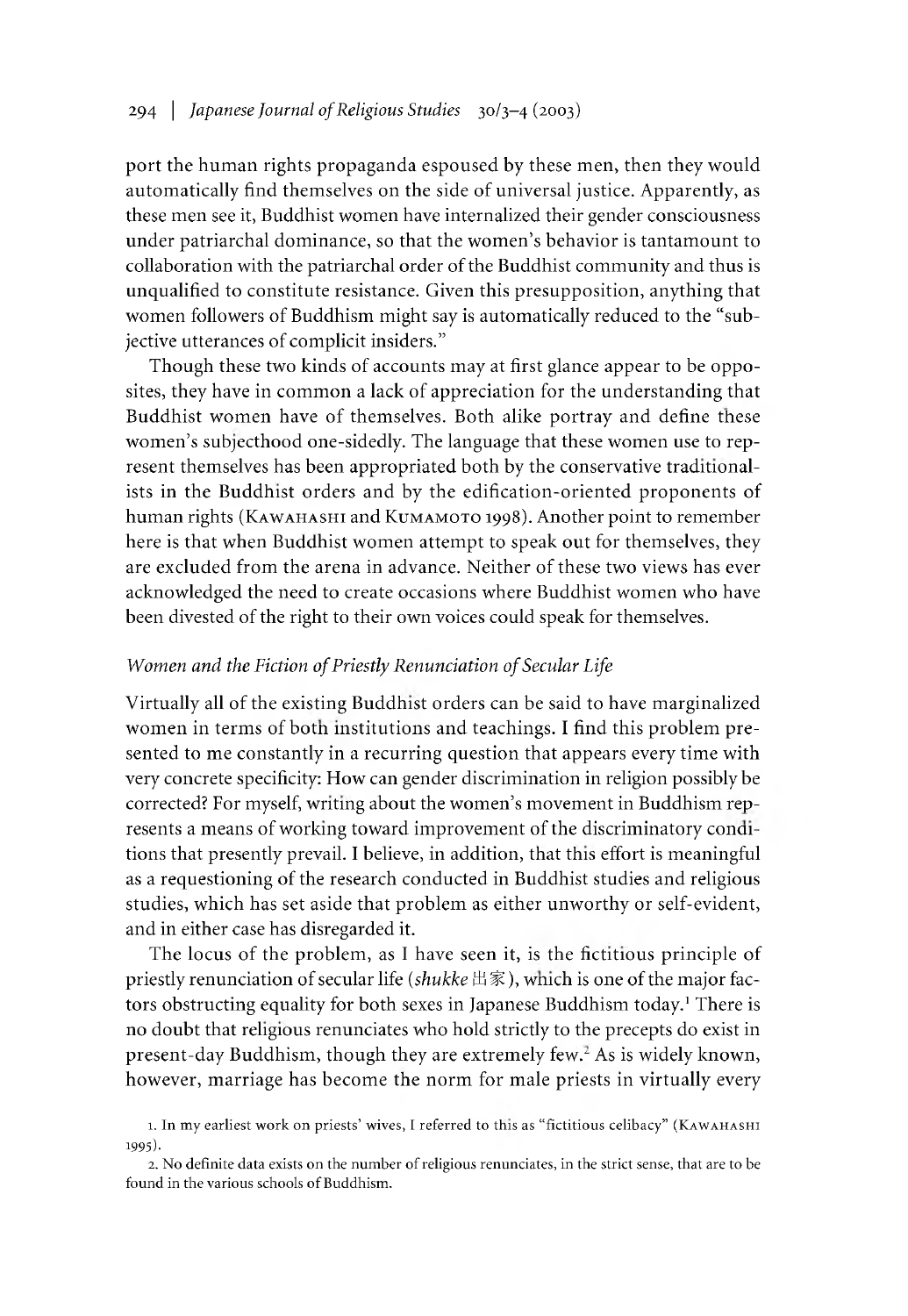school of Buddhism in Japan. They have become laicized *(zaike-ka* 在家化), much as in Shin Buddhism. The problem is that the Buddhist orders have made no serious move to face this fact openly, but instead continue even today to maintain a stance of ostensible priestly renunciation of secular life. I would like to approach this problem by discussing ways in which this fictitious principle of celibacy has distorted the everyday lives of women who live in temples.

The spouses of male priests are commonly referred to as temple wives (*jizoku* 寺族 or *jitei fujin* 寺庭婦人). These words were coined during or after the Meiji Era, and the traditional term in Shin Buddhism was *bōmori* 坊守, while other schools used such terms as *daiKOKu* 大黒 and *o-kuri* ft• . Prior to the Cabinet decree of 1872 that allowed male priests to eat meat and take wives, only the Snin school of lay Buddhism institutionally permitted its priests to marry. The other schools did not officially recognize the wives of priests, though they may have tacitly tolerated them. That situation has remained basically unchanged until today, more than one hundred and thirty years after that Cabinet decree was issued. The reason for this is that, so long as marriage by priestly renunciates is considered a violation of the precepts under Buddnist doctrine, no school of Buddhism can positively declare that marriage is not, after all, a violation of the precepts, but rather an affirmative aspect of priestly life in the world. As a consequence, the wives of priests have remained invisible both doctrinally and institutionally, and have been marginalized. Being women, they were not supposed to be present in the first place, and this has also made discussion of their position ambiguous.

The fact is, however, that the actual administration of temples in all schools of Buddhism in Japan depends on the presence of these temple wives. The women are allotted the job of sustaining their temples, based on the notion of "teaching activity that is proper to women" noted above.<sup>3</sup> Almost all Buddhist temples today are kept going by the labor of women who are allowed neither an institutional nor a doctrinal raison d'être. The impact of this fact must not be overlooked.

This condition of being limited entirely to auxiliary background duties may appear to place these women within the same kind of traditional, gender-based assignment of roles found in society at large. Non-Buddhist religious orders also face similar problems regarding the wives of their clergy. Protestant churches in America, for example, are said to be founded on the assumption of a male preacher and the universal maid-like preacher's wife present as a couple. The preachers' wives, as appendages in their husbands' pastoral activities, are

<sup>3.</sup> Lists of the obligatory duties of priests' wives in the various schools contain such items as "assistance to the chief priest, education of the children or successor, exemplar for parishioners, protection, maintenance, and prospering of the temple, teaching of parisnioners," and so on, but the duties actually required of them are defined more or less entirely by the first two items.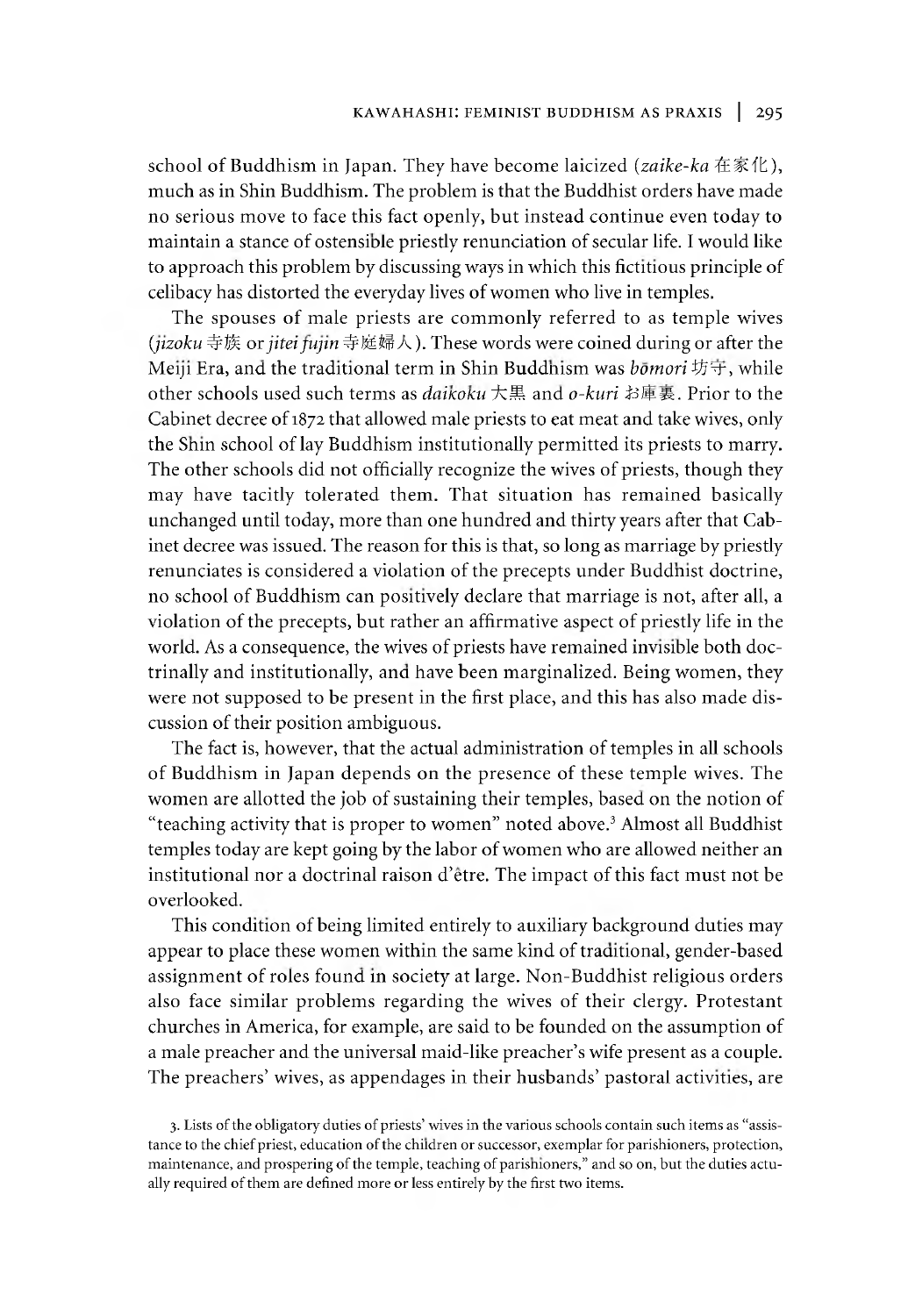expected to serve as model wives, and often suffer under the strain of playing roles that are foreign to who they actually are (LANGFORD 1998, pp.  $23-25$ ). The parallel is clear.

The fictitious principle of priestly renunciation of secular life, however, places different constraints on women's lives here than in religions that acknowledge the secular logic of marriage. This provides hints of the position of priests' wives in the so-called renunciate orders *(shukke kyodan).* The articles of religious constitution *(shaken* 示恵)of the Soto school (to which I belong), as revised in 1995, represent this order's first attempt to define the wife of a priest. As it happens, however, the text of Chapter 8 of this constitution states, "those parties other than priests who adhere to the beliefs of this school and reside in temples are referred to as temple family *izoku)"*— namely, temple wives. It is immediately apparent that this definition deliberately evades any recognition *that jizoku* applies in nearly all cases to the spouses of male priests. A school that proclaims the principle of precepts for celibate priests must, after all, avoid explicit reference to the fact that *jizoku* exist as a result of marriage. Some schools state that, strictly speaking, *jizoku* in a celibate order refers to family members and relatives of the temple priest. The Sōtō school, however, appears to place a greater emphasis on the principle of priestly renunciation than other schools. Research by Kumamoto Einin shows that the Sōtō school council (its equivalent of a denominational legislature) declared in 1885— even after the Cabinet decree that "meat-eating, marriage, growing hair, and so on, are to be allowed at the priest's own discretion"--- that "women should not be allowed to live in temples." The ostensible ban on marriage for priests was maintained until 1906 (КUMAMOTO 1994, p. 101). Even today, elder priests of the order engage in self-contradictory argumentation. They claim, for example, that the proper place of the priest is to guide his wife and children to renunciation of the secular life, but the problem is that instead priests are being laicized by their wives.

The situation has not advanced very far from the dispute over priestly marriage during the Meiji Era. At that time of sudden and rapid modernization, the Nichiren school priest Tanaka Cnigaku declared that marriage by priests did not violate the precepts, and he called for institutional reform in all schools of Buddhism. The Sōtō priest Kuriyama Taion, thinking it impossible to carry out such a reform, initiated a movement to lift the prohibition on marriage; Kuruma Takudō originated the practice of temple weddings, and he himself performed them (Kumamoto 1991). None of these actions, however, brought official recognition of marriage for priests, and there is no sign today that the councils of any of the schools will open the matter to discussion. In fact, obstinate believers in an anachronistic principle of priestly renunciation can even be found among the younger generations of priests.4

<sup>4.</sup> This is discussed in KAWAHASHI 2000 and KUMAMOTO 2000.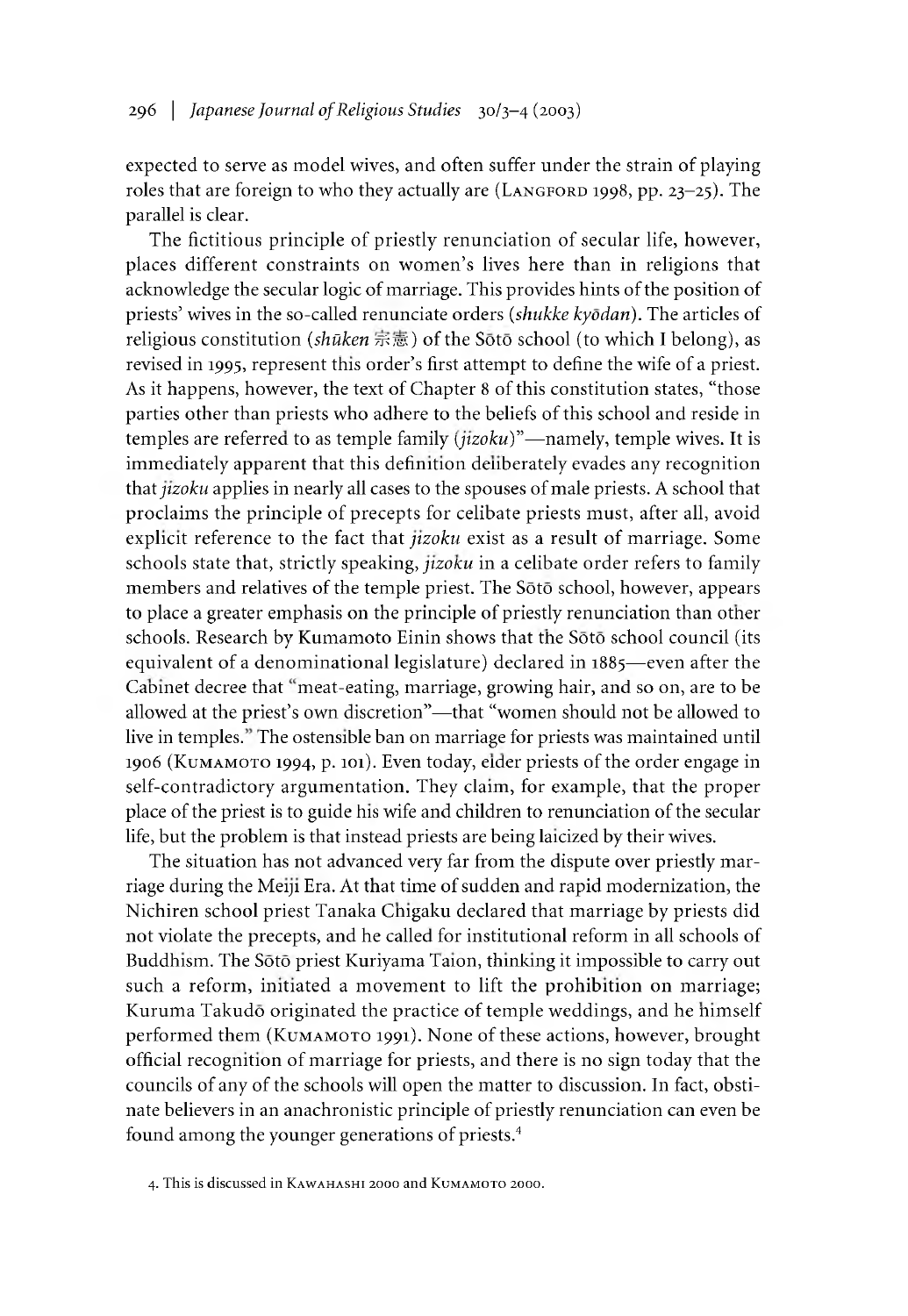Chapter 8 of the Sōtō school constitution, which deals with temple wives as mentioned above, was actually included as an important new feature when the constitution was revised for the first time in forty years. Passages covering priests and parishioners existed before 1995, but temple wives had been omitted from the constitution. The new addition, as we have seen, hardly provides official recognition for temple wives. The Sōtō school policy working group, which is made up of members of the council, has since considered a proposal to amend the definition of temple wives. As in 1995, however, the temple wives themselves are not being given any voice in the discussion. It seems, in fact, that the disjunction between priests' wives and precepts of priestly renunciation is being ignored, and any debate will be limited to matters of terminology.

The Sōtō priest Takahashi Tesshū found that priests today value the family and "display no logic or behavior that would integrate their present lives with the path of renunciation." Feeling qualms about the principle of priestly renunciation, he wrote, they can no longer feel "confident as priests" (Iakahashi 2001, p. 48). As long ago as the Meiji Era, a priest could write that "if Sakyamuni, Bodhidharma, or Dogen Zenji appeared today, they would probably take wives and experience the essence of family life and the realities of society" (MARUYAMA 1911, p. 852). Ironically, the efforts being made now appear to be leading us backwards.

The Buddhist orders' proclamation of the principle of priestly renunciation for our present day confuses the priests' self-identity and can ultimately deny them occasions for seeing into their own nature. This also confuses the sense of identity of the priests' spouses, the temple wives.

In observing that the relations between the men and women in temples who are thus bound by a fictitious principle of priestly renunciation, I have noticed that the wives are forced into insecure positions and assigned their roles very one-sidedly. Most of the renunciate orders need, first of all, to honestly face the existence of the women who are priests' wives and realize the truth, that the professed principle of renunciation has kept them from dealing in good faith with the realities of actual temple life. Some take attitudes that reduce the problem of gender inequality in temples to a merely private matter between husbands and wives. This problem, however, is not to be resolved separately witnin each temple at the private level, but is a crucial issue that involves the gender views of the Buddhist orders in general. Some view the problem of temple wives as entirely too specific to yield a critique of patriarchy in Buddhism at large. I argue, however, that present-day Buddhism appears to have nearly lost the ability to put its own house in order, and if the Buddhist community will reexamine itself, I am convinced that will lead to exploration of ways to recapture its religious ideal of equality.

In the case of the Sōtō school, the fact that the founder Dōgen was unmarried furnishes the order with a constant conceptual model. According to Sugawara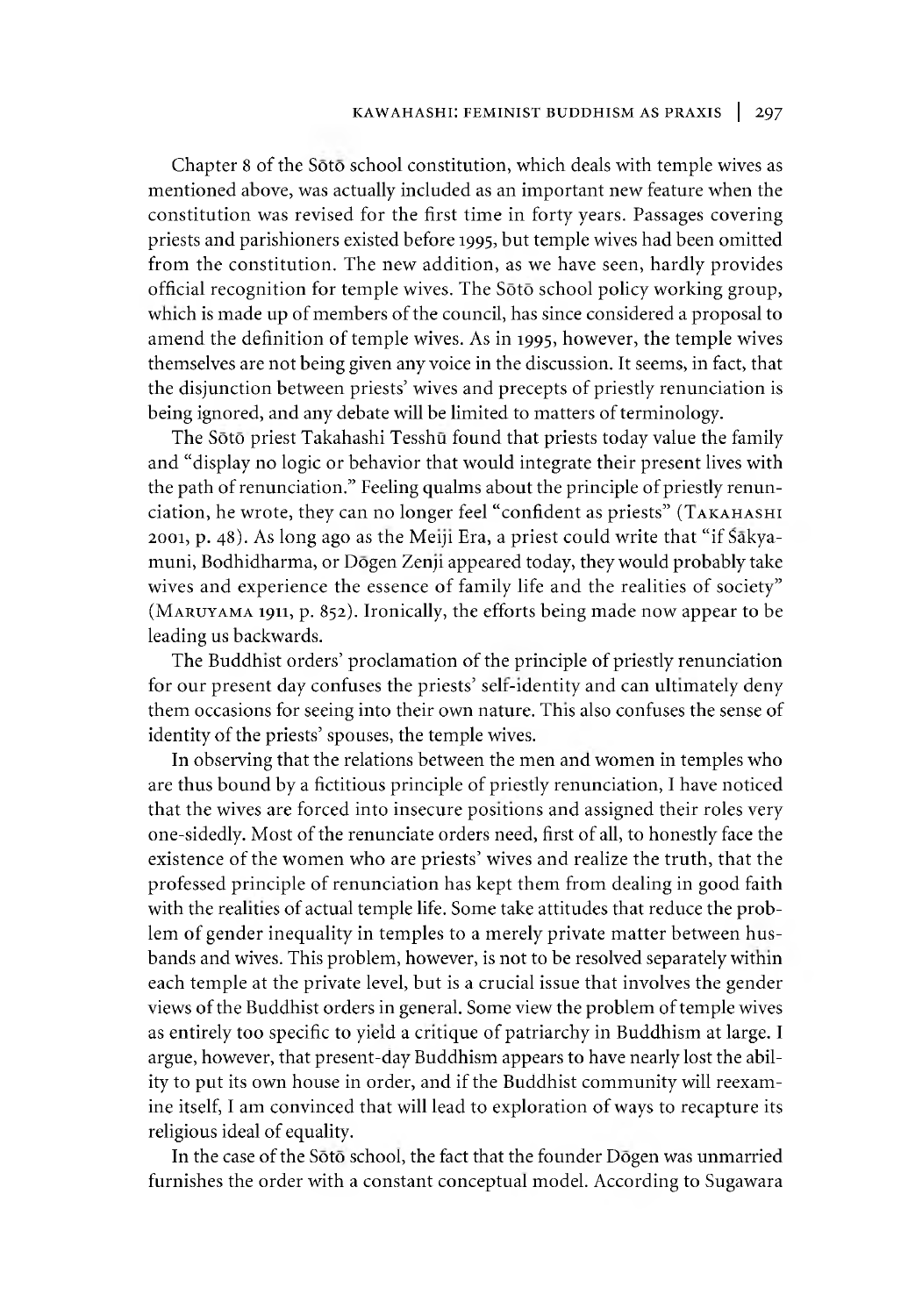Shōei, a scholar of Buddhist history who is himself a Sōtō priest, although the stance of renunciation places a special, greater value on renunciates than on the laity as a matter of course, the meaning of  $D\bar{o}$ gen's stance must be understood in his historical and social context. Dōgen's renunciation involved his refusal to accept the state authority of the time, and his intent to transcend secular status structures in order to uphold the transcendence of religious faith. Sugawara casts a critical eye on arguments that ignore these points to interpret renunciation only in terms of scripture (Sugawara 2000). The Roman Catholic Church is another institution that has traditionally emphasized celibacy. The English Bishop Paul Southgate, however, found reasons for not choosing celibacy in the example of a past pope who had showed how abuse of celibacy led to contempt for sex, aversion for women, desire to distinguish oneself from other men, evasion of ordinary responsibilities, disdain for the world, and so on (Southgate 2001, p. 254). His argument could well be applied to Buddhist orders that cling to their principle of renunciation.

I would like to emphasize that this discussion is not in the least intended to hold up some notion of an official wife's position that temple women should seek to achieve, nor to suggest that they should rest content with a wife's status. That strategy would be unproductive, as suggested by the experience of the Jodo Shin school, to be discussed later. Although this school incorporated the spouse of the priest into the structure of its lay order, that order still suffers from gender discrimination problems. What concerns me is that a notion of marriage founded in the professed rationale of priestly renunciation might initially be misunderstood as being somehow up-to-date. The fact that renunciate orders have not positioned priests' wives in a marriage structure—seeing that, for example, the husbands and wives have different family names—might mislead some observers into thinking that this recognizes men and women as equal and independent individuals. My point, however, is that this is deceptive.<sup>5</sup>

## *Who Has the Right to Speak?*

Critiques of present-day Buddhism like mine are sometimes accused of arrogance for assuming that criticism of a religious order will be allowed if it comes in the name of feminism. Here I would like to return to the question I posed near the beginning: Which members of the existing Buddhist orders speak for

<sup>5.</sup> In Zen schools, for example, the renunciate priest-husband was ordinarily interred in the grave for the historical line of chief priests in that temple. In some regions, therefore, husband and wife are buried separately. This at first glance resembles the present-day practice of women who seek to establish their individual identities by burial apart from their husbands. The two practices, however, derive from entirely different rationales. In the case of the priest's wife, she will be buried separately, regardless of her own wishes, because the priest's violation of the precepts cannot be made public. Muchaku Toki, a temple wife in the Sōtō school, has severely criticized this practice (MUCHAKU 1996, p. 70).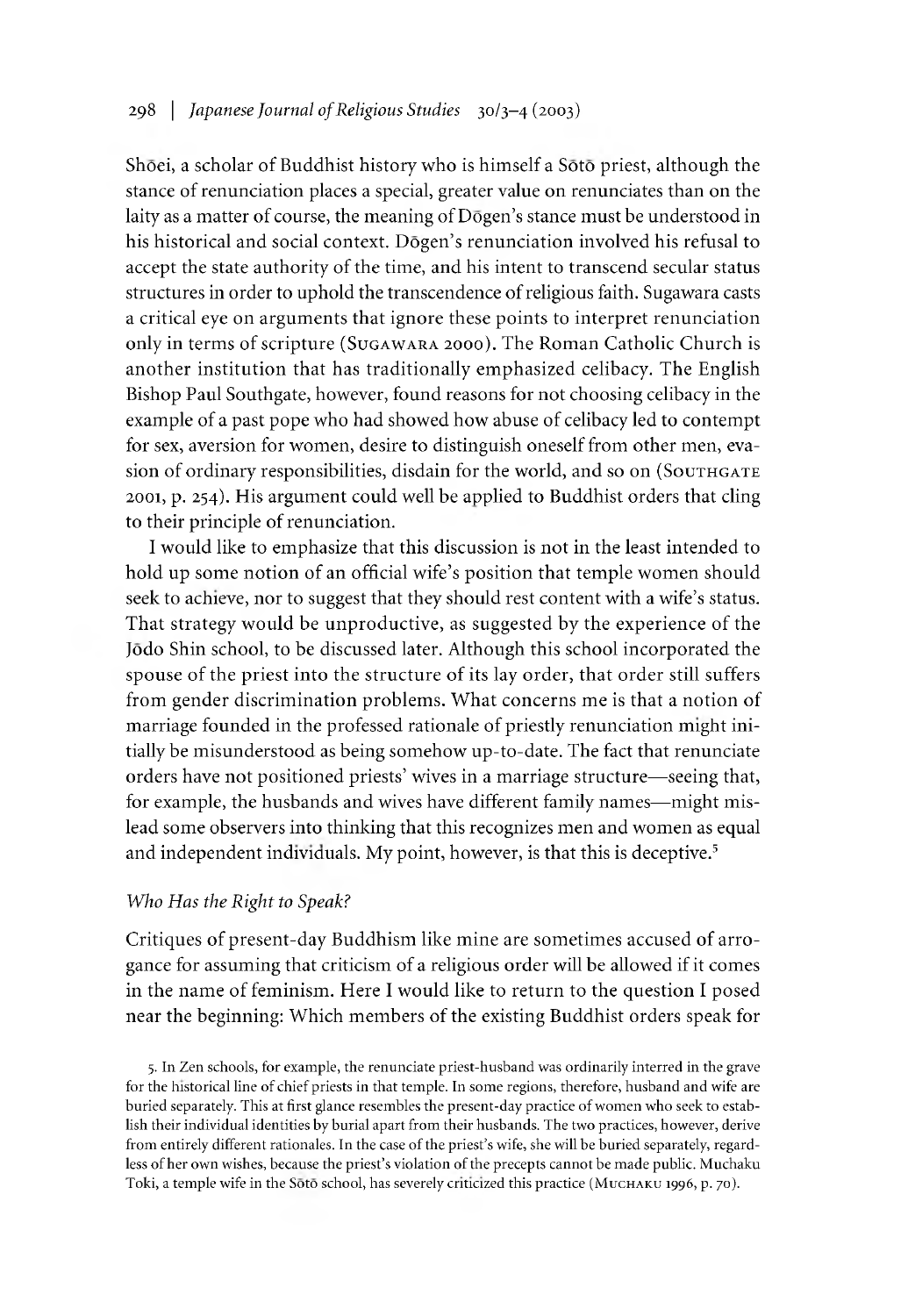those orders as they are at the present time? The voices considered to speak authoritatively for the orders clearly belong to senior men. This means that I am criticizing leaders in these kinds of religious order for being the kind of authority that is established at the expense of the voices of the weaker members. Under this structure, a one-sided representation gains currency in which the voices of women as agents remain unheard, and this problem must be recognized.

To reiterate an earlier point, the conservative ranks of the religious orders have defined the roles of the temple wives as well as the meaning of their existence in the name of legitimacy, and have muted those women's independent voices. We have seen how the institutional definitions of specific schools exclude the temple wives' own perceptions of themselves, who are the ones directly concerned. There is a parallel movement to involve temple wives in teaching and other such "activities that male priests expect them to undertake." It has been proposed, for example, that temple wives be obligated to take a certain amount of religious training and then be made to assist in rituals as replacements for nuns, whose numbers are constantly diminishing. This idea is informed by the same thinking that weighed the advantages and disadvantages of priests' wives during the Meiji period. Some who favored official recognition of marriage at that time took the utilitarian view that wives should be used in temple teaching. Hikita Seishun has described the idea that, "since women are by nature plentifully endowed with meekness and affection, parishioners find them easy to approach. They are thus effective in drawing people in and guiding them to faith.... Therefore, if priests wed women of refinement and gentility, instruct them in doctrine and use their wives to teach, then those priests will double their effectiveness through this combination" (HIKITA 1991, p. 215).

It is apparent that male priests expected women's particular virtue to benefit their teaching activity. Thus they rather one-sidedly favored participation by temple wives in that activity. No regard is given here to the hopes or expectations of those temple wives themselves. My own experience has also been that when a religious order discusses the status of temple wives, the primary issues are the wives' responsibilities and frame of mind. These issues took precedence, as I recall, and suggestions that temple wives be respected as people in their own right met with little or no understanding.

Women are thus virtually excluded from decision-making, and matters concerning temple wives are consequently decided by men. Many temple wives resign themselves to this, and simply stand aside and watch. Still, there are those among the temple wives who feel compelled by their own faith, not by any urging from male priests, to take up religious training of their own accord, or to engage in activities to spread the teachings. They cannot take an active role in rituals or preaching in their status as temple wives. These women, therefore, make the choice to undergo religious discipline in convents, then work with the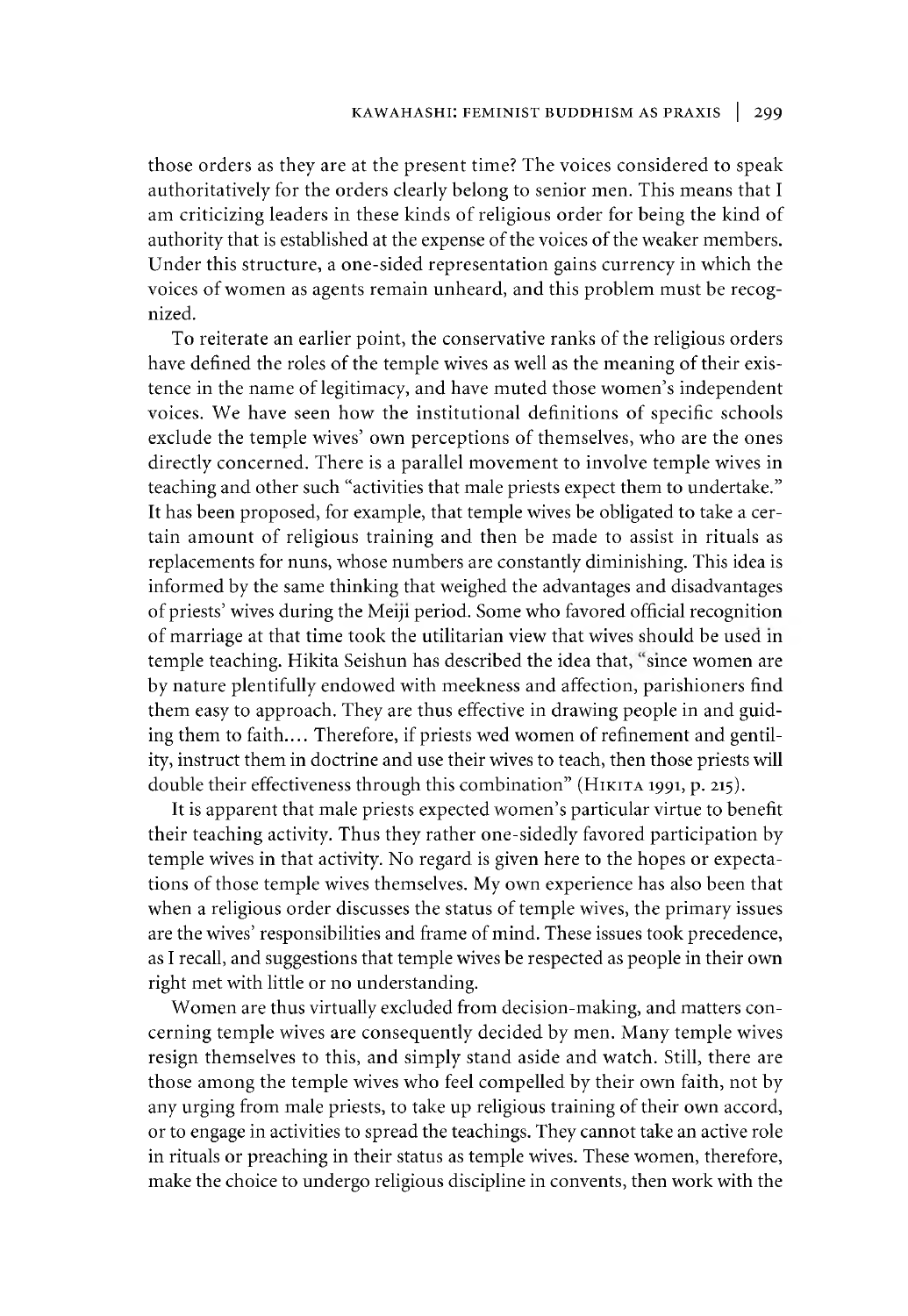temple priests who are their husbands to spread the Buddhist teachings. These women are not one-sidedly being assigned secondary supporting roles, as described above. Rather, they are of their own accord seeking ways to enter into Buddhist practice. I should note that this movement is viewed critically by advocates of the revolutionary account, the second account of Buddhist women I described near the beginning of this article. These men have prejudged the temple wives as incapable of resisting the other, conservative perspective. I have actually heard them claim that temple wives who seek to obtain qualifications or study so they can participate in priestly teaching activities are only being duped by the patriarchy. These men appear to have convinced themselves that temple wives are so easily and powerfully influenced by male priests that it would be impossible for the temple wives themselves to originate any movement to improve their own situation. Those who take such views would appear, as a result, to have even lost sight of the difference between women who take secondary supporting roles forced on them by male priests, and women who choose voluntarily to propagate their faith. Thus the faction that would deny recognition to temple wives as actors in their own right will never listen to the voices of the temple wives themselves. Temple wives, for them, will never be more than "victims who are essentially lacking in the capacity to make their own decisions."

Advocates of both conservative and revolutionary accounts, therefore, are trapped in the dichotomy of men as teachers and women as perpetual recipients of teaching. Temple wives (and nuns, as well) have therefore been excluded from discussion of the problem of discrimination against women within their own religious orders.

## *Women Who Would Remake Buddhism*

Even if the men who dominate the Buddhist community close their eyes to feminist critiques of present-day Buddnism, however, women have already begun to voice protests in various quarters. This is not to say that these women (including myself) have already concluded that Buddhism is an essentially sexist religion (as typified by the fictitious principle of priestly renunciation) that one-sidedly cheats women of their rights. These women's protests actually express their desire to restore Buddhism to lire by their own efforts. Their reasoning is that teachings that so constrain and belittle the lives and experiences of women cannot hold out hope of salvation to anyone.

Since 1994 I have participated in a project to create a Buddhism that goes beyond patriarchy. The people committed to this project make up a diverse group that includes wives (such as myself) of male priests, female priests (nuns), women who are a combination of both, and women who do not belong to any particular Buddhist order, among others. These women are participating for a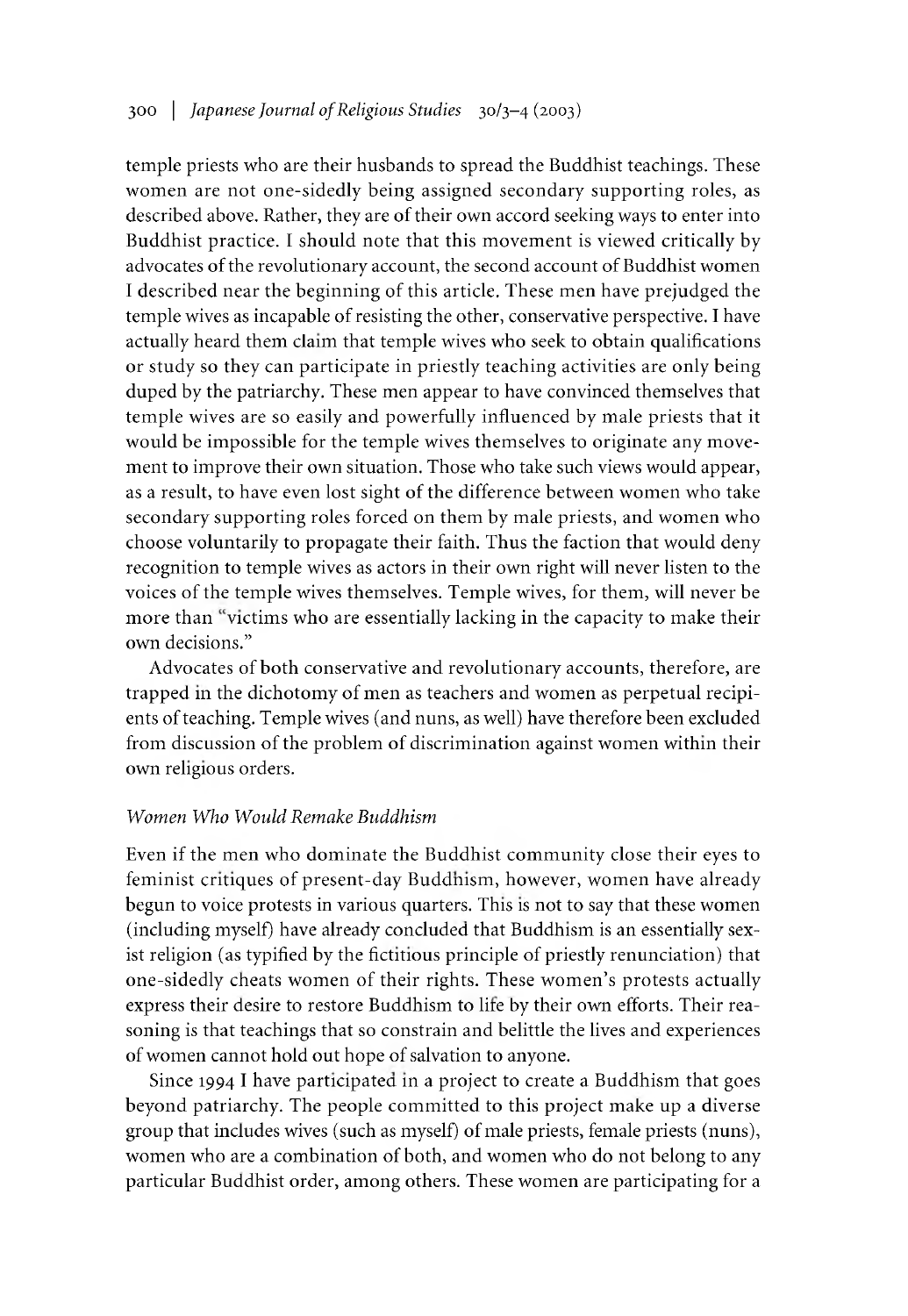variety of reasons, and what they have in common is their choice to live in engagement with Buddhism or Buddhist temples of their own accord. These women have a commitment beyond the boundaries of the various schools. Their project, in brief, is to amplify women's voices in the Buddhist community by a variety of means, including autonomously organized workshops, publication of workshop findings, and formation of networks across sectarian boundaries for information exchange, and, by means of women's participation, to transform present-day Buddhism to provide gender equality. The project also intends to envision a new Buddhism that empowers present-day women. This involves reinterpretation of conventional, male-centered Buddhist history and doctrine in light of women's own experiences. In this sense, the goal of the project extends beyond mere criticism of Buddhism.6

The dialogue among women across sectarian boundaries has much in common with the ecumenical cooperation by Roman Catholic, Protestant, and Jewish women in Europe and America to overcome the traditional gender discrimination in Judaism and Christianity. Dialogue extending beyond schools and sects has brought women to understand that their individual experiences of gender discrimination were culturally and historically structured. They have come to realize that the crucial move for resolution of these problems is, above all, for women to unite in voicing their protests. Our Network also functions as a support group for women who have begun to speak out within their communities, to help keep them from becoming isolated. The recognition by Buddhist women that they have issues in common has expanded the Network.

It is natural for women to resist gender-discriminatory constructions, but now they are also becoming fully aware of the fact that patriarchal Buddhist orders have thwarted women's realization of their own religiosity. This does not mean, however, that Buddhism is the root cause of Japanese patriarchal structures, nor is this the principal thrust of their criticism. On the contrary, these women find truths in Buddhism that can lead to freedom for women, which is precisely why they seek to remake Buddhism to affirm the lives and experiences of women. This becomes clearer in light of the development of feminist theology in Europe and America. Feminist theology generally contains two perspectives, it is said, the revolutionary and the reformist. The revolutionaries find gender discrimination to be so entrenched in the traditions of Judaism and Christianity that these faiths cannot change, so they seek to discard those traditions. The reformists, while recognizing traditional gender dis-

6. *Bukkyd to jenda: Onna tachi no nyoze gamon* [Buddhism and Gender: "Thus Have I Heard" by Women], published by Toki Shobō in 1999, was the result of several years' activity by Josei to Bukkyō Tokai-Kanto Nettowaku [Tokai-Kanto Network for Women and Buddhism], with which I am involved. The title cites "thus have I heard" *[nyozegamon],* which is an opening phrase in Buddhist sutras, to make the point that "this is how we have heard and understood the teachings of Buddhism as women."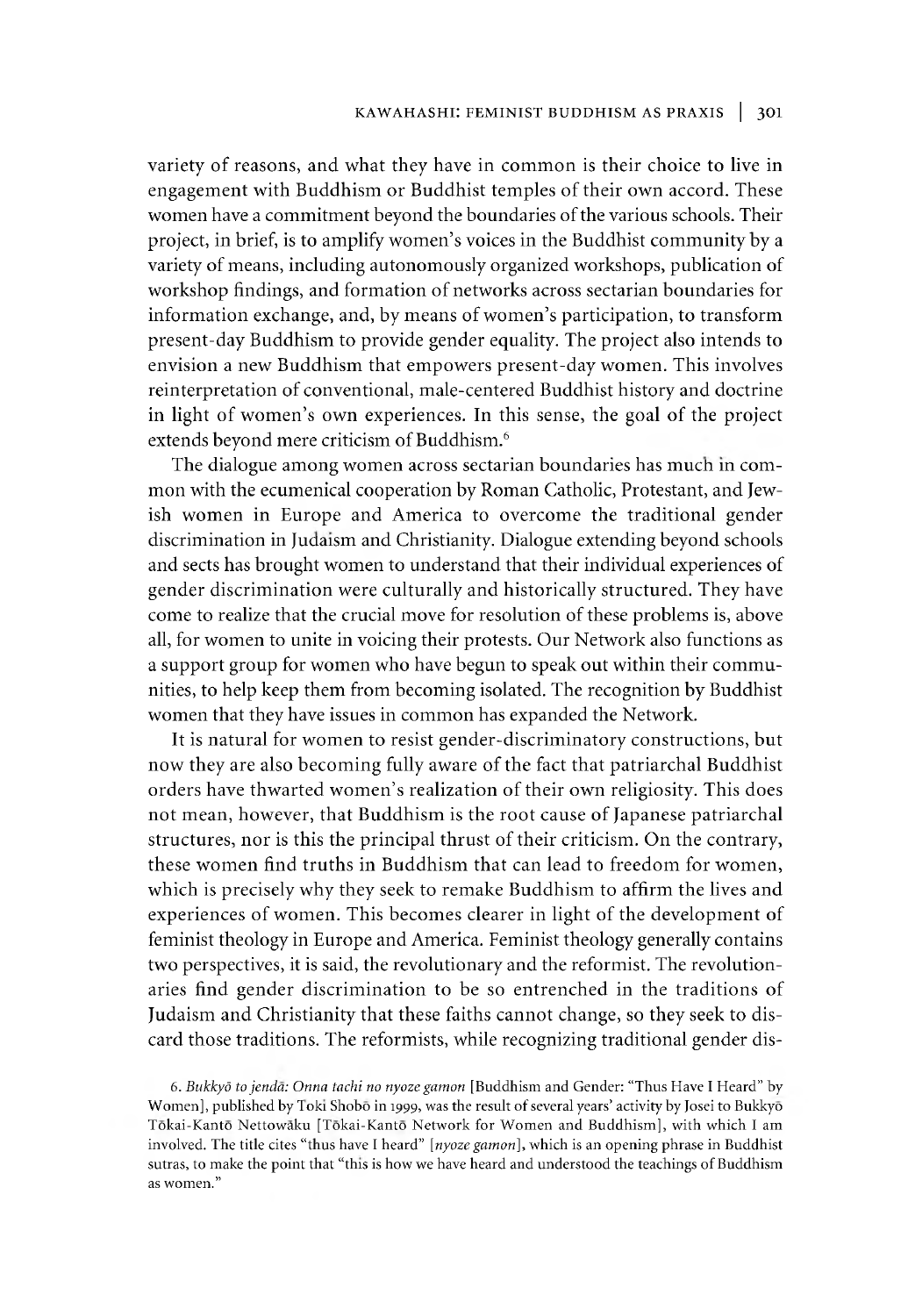crimination, also find that Judaism and Christianity convey a message of liberation, so they seek instead to transform the traditions.7

The Buddhist women's project, as I see it, corresponds to the approach that seeks not to simply discard religious tradition as a product of patriarchy, but rather to remake it as egalitarian. The women in the Buddhist community firmly believe that the Buddhist teachings as reconsidered from the woman's perspective will generate the energy needed to shake up gender-discriminatory social and political structures. Thus they are determined to remain steadfastly within tradition and work there to transform those structures. The feminist theologian Ann Carr uses the term "double critique" to show how, if religious traditions restore the truths that can guide women to liberation, then the power of those truths should go on to energize critiques of existing gender-discriminatory cultural and social institutions, and thus bring about reform (CARR 1988, p. 103). Similar spiritual aspirations underlie the Buddhist women's project, and it must not be ignored that these women are taking action on that basis to incorporate women's experiences as they re-read the Buddhist scriptures and seek reform of the patriarchal Buddhist community.8 In this way, the activities of the Buddhist women are founded in their conviction that Buddhism can speak equally to women and men alike, and that this will come about through reexamination in terms of women's experiences.

Ogoshi Aiko finds that the primary aim of Buddhist feminism in Japan is "a feminist critique of Buddhism that will eradicate the gender discrimination that is built into the culture," because Buddhist values, specifically Japanese forms of discrimination, and structures of violence are inextricably linked together in Japan ( $\overline{O}$ GOSHI 1997, pp. 63–65). However, I think a different view can be taken. Ogoshi argues, for example, that Shinran's view of women "suggests that inherently sinful women can only effect their salvation when they fall completely as

7. See, for example, CHRIST and PLASKOW (1979). Since then, however, Plaskow et al. have expressed concern that this dichotomy might invite misunderstanding by making it appear that the revolutionary stance, which is more radical, is also more progressive and thus superior. They have further noted that the reformist perspective is by no means monolithic (CHRIST and PLASKOW 1989,  $pp. 6-7$ ).

8. Uko Kikuko, of the Tokai-Kanto Network for Women and Buddhism, and Nagata Mizu, a scholar of early Buddhism who is also a member of the Network, have led in essaying a protest related to the critique of Buddhist scripture from a feminist perspective. *The Teaching of Buddha* is a popular compilation of scriptures published by the Society for the Promotion of Buddhism (Bukkyo dendo kyōkai 仏教伝道協会), and has been translated into forty-one languages. The passages in it relating to women, however, contain numerous problems. A section titled "The Life of Women," for example, emphasizes that the proper way of life for a woman is to serve the man. Furthermore, the scriptural passages about women appear to have been selected arbitrarily by the men who compiled the book. The Network asked the Society for the Promotion of Buddhism to revise the book. I was present at discussions with the Society administration, and am pleased to report that their response indicated they were going to give positive consideration to proposals that the content of the book be reevaluated.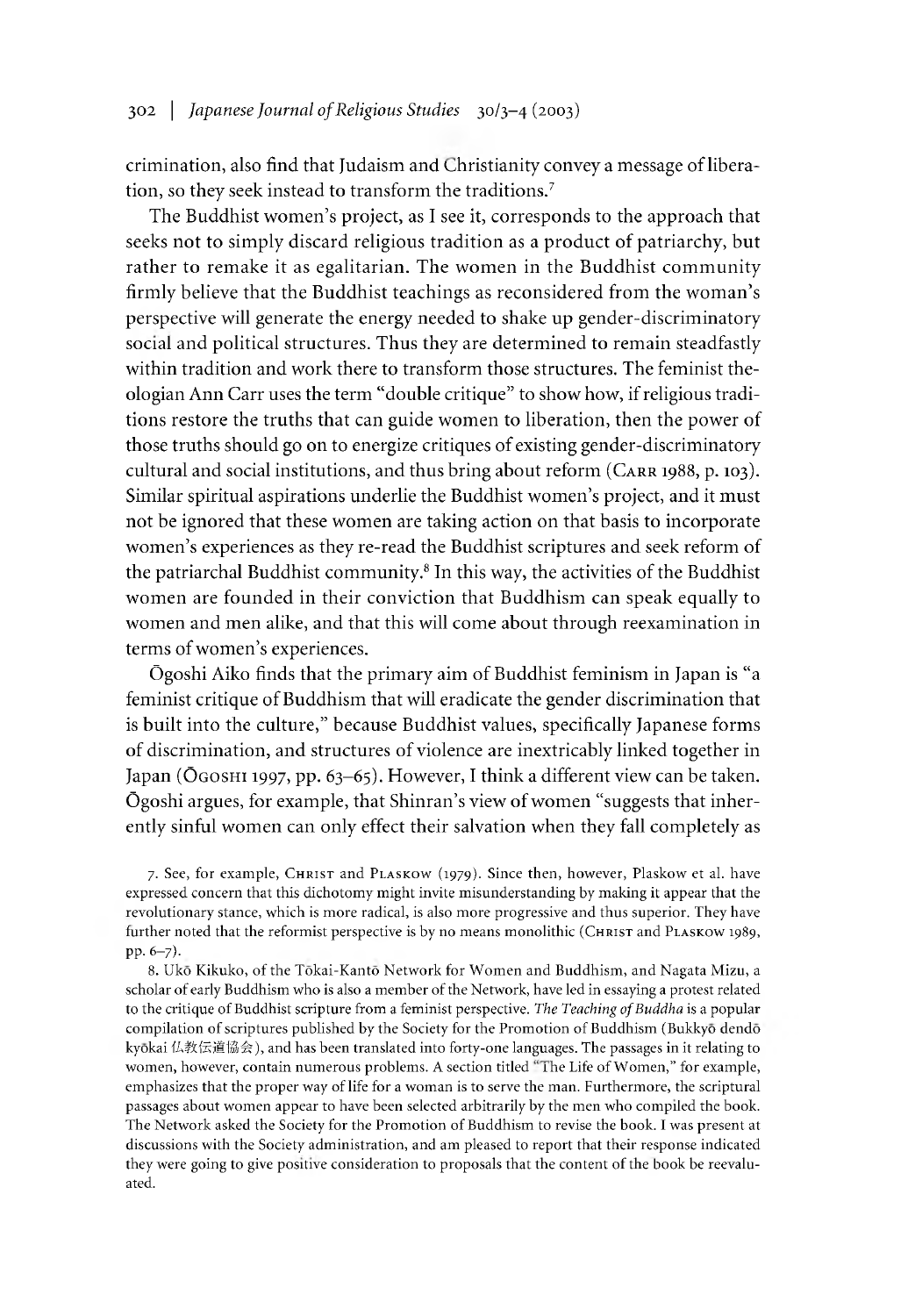sexual objects," and that this is a "teaching that legitimizes women's sexual selfsacrifice" ( $\bar{O}$ GOSHI 1997, pp. 113-15). If so, then obviously such Buddhist teachings can never offer women salvation. This interpretation is reminiscent of the revolutionary perspective in feminist theology, described above. Elisabeth Schiissler Fiorenza, who represents the reformist approach, characterizes those women who find that Christianity is irremediably sexist, and that it legitimizes male domination and violence toward women, as radical post-biblical feminists. To women who take this stance, a reformist approach like Schiissler Fiorenza's is a "waste of time" and legitimizes existing gender discrimination (SCHÜSSLER FIORENZA 1990, pp. 24-25). This discussion, however, has so far indicated that my fellow writers and I believe that the Buddhist tradition is remediable, and that it does embody the possibility of transformation into something that affirms the agency of women. We still expect to find possibilities for a new, feminist Buddhism founded upon that belief.

Where, then, is the teaching in Buddhism to be found that promises to guide women to liberation and open to them the expanse of a new horizon? Sakyamuni Buddha pointed directly to a way by which human beings would acknowledge one another as equals. What gives strength to today's women is the truth that Sakyamuni Buddha did not discriminate among human beings by their birth. Sexual and racial prejudice strip individuals of their dignity and rights based on their gender, race, ethnicity, and so on. Sakyamuni Buddha, however, explains in the clearest possible terms that such prejudices have no real foundation. When women reevaluate Buddhism from their own perspectives, this teaching becomes a support and a driving force in their quest to create a society of equality and coexistence. Another crucial point, in addition to this teaching, is that the essence of Buddhism (if we consider it to have any "essence" at all), is the truth that all things exist in relationship and are undergoing ceaseless change. Sakyamuni Buddha cautioned against taking any fixed view of things and events. The Buddhist negation of essentialism presents the possibility of breaking down the assumption that gender differences between men and women are immutable and universal. Seen in this light, the struggles of Buddhist women to improve conditions of gender discrimination from their own situation within their religious traditions are doing more than just unsettling patriarchal religious authority. We might also see them as relativizing secular feminists' accounts of women's liberation.

Ursula King, a feminist scholar of religion, rewrote the feminist slogan "the personal is political" to read "the spiritual is personal and political" in order to emphasize that spiritual concerns relate not only to the individual's inner life, but also to society and other collectivities. In other words, she shows the error of censuring women who seek a religious life for being escapist and anti-political, and explains the necessity to recognize instead how spirituality generates political action and a communal ethos (KING 1993, pp. 198-99). This observa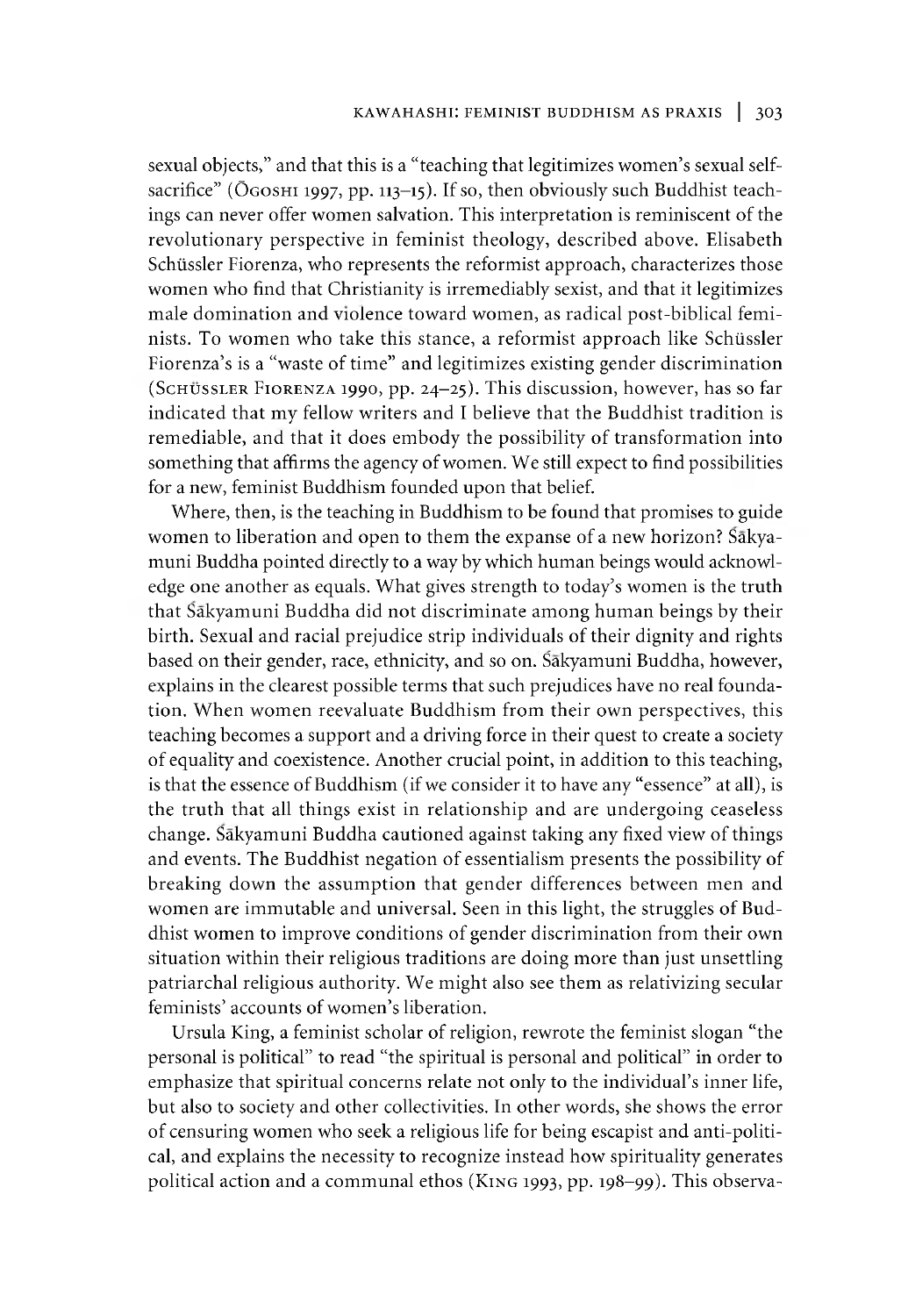tion also applies to the women's movement to remake Buddhism in Japan. In fact, the women in the Network engage in a wide variety of social and political action, such as supporting the human rights movement in Burma, campaigning against capital punishment, holding study groups on *buraku* discrimination, working in local environmental protection movements, operating shelters for victims of sexual violence, supporting programs for aid to Southeast Asian children, holding exhibitions of paintings by former Imperial Japanese Army "comfort women," serving as volunteers in handicapped education, campaigning for women legislators, and so on.

# *The Network as Praxis and as Dialogue*

Women's dialogue, which transcends the boundaries of religious schools and orders, reveals a way for women to live in engagement with Buddhism without imprisoning themselves within traditional Buddhism. The women of the Network do not critique the inbred discrimination in present-day Buddhism from a single, uniform point of entry. They all undergo their own, various encounters with Buddhism, and they take widely varying positions in their approaches to Buddhism. As will be shown later, while these women's experiences intersect and overlap, they also differ. Even though their positions and perspectives may differ in very subtle ways, however, they have in common a positive choice to live in engagement with Buddhism, or with their temple. Where these women previously existed as scattered points in isolated locations, the purpose of the Network is to link them into connected lines along which they can learn from each other's efforts, speak out, and take action together.

Here I would like to describe the impact of Buddhist women's activities beyond sectarian boundaries. For myself, one of the most valuable results has been the perception, achieved through dialogue, of the differences and similarities between renunciate Buddhism and lay Buddhism. As noted earlier in this article, criticism of the fictitious principle of priestly renunciation neither implies an uncritical acceptance of the status of wife nor a facile endorsement of marriage. I myself have had this brought home to me forcefully by, in large part, my encounters with women of the Jodo Shin school, which is a lay order of Buddhism.

The Shin school takes a lay Buddhist approach, and so, of course, it has no need to make a display of priestly renunciation. The constitution of the Honganji faction of the Jodo Shin school, for example, presupposes the relationship of marriage for priests. Thus they describe women with the status of *bomori,* which corresponds to *jizoku* in the Sōtō school, as "wives of temple priests, wives of those who were temple priests, or their surviving spouses." Likewise in the Otani faction of the Shin school, the regulations for temples and churches specify that "spouses of temple priests and church superintendents are to be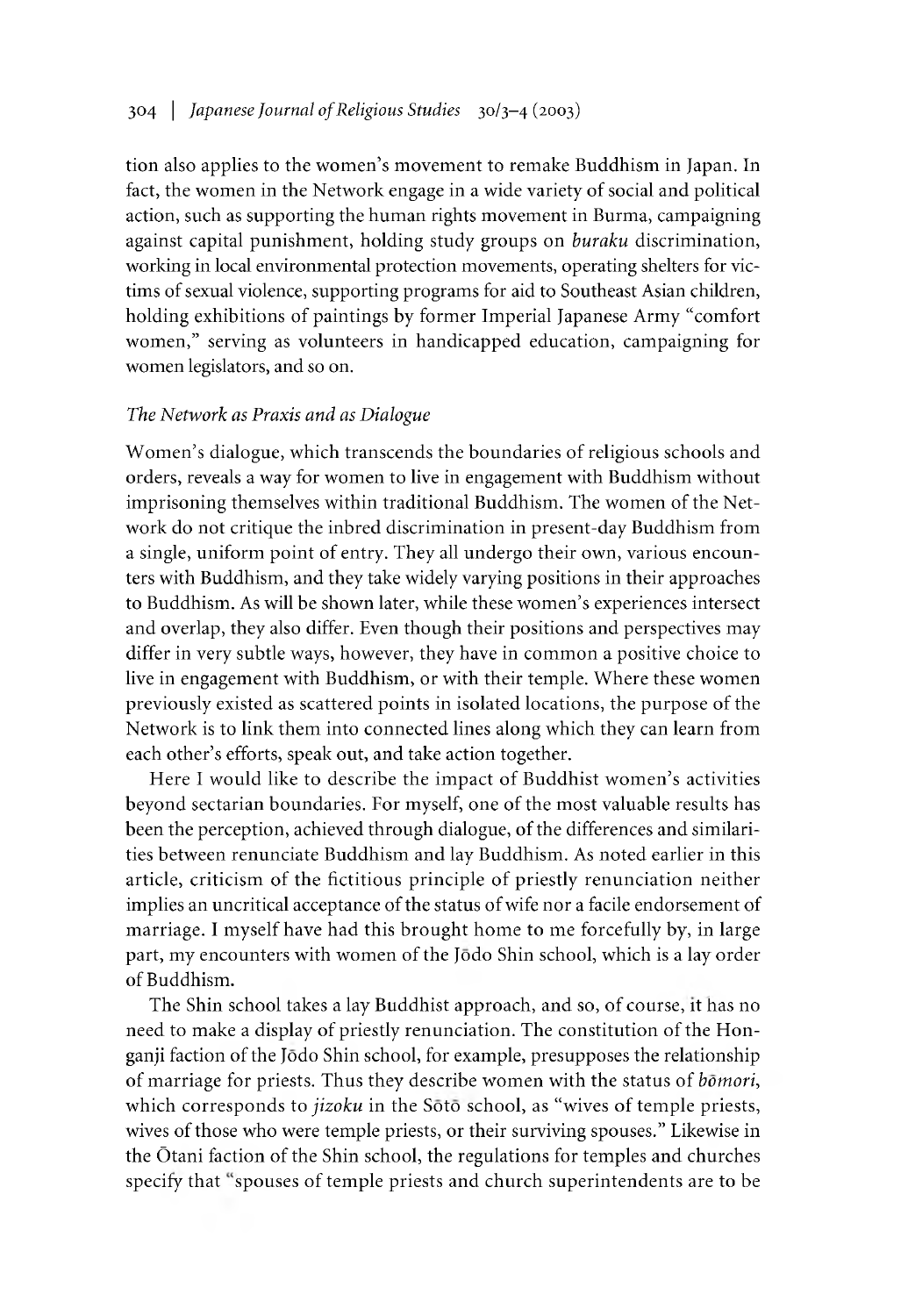referred to as *bomori,* and spouses of former temple priests and church superintendents are to be referred to as former *bomori*." It is a matter of well-known historical fact that Shinran, the founder of the Shin school, took Eshin-ni as his wife and had children by her. In other words, marriage by priests and inheritance by their descendants are at the foundation of the Shin order, and priests' wives therefore also belong as integral, foundational elements of the order. While schools that proclaim adherence to precepts adjuring celibacy will subtly obscure the gender of the *jizoku,* therefore, orders that have priestly marriage as a distinguishing characteristic will tend to assign the women who marry priests to roles that are more or less fixed, as a matter of course.

In fact, when I first began interacting with women of the Shin school, I thought that they seemed somehow relatively free of the oppression experienced by women in the renunciate orders. Regardless of the doctrinal and institutional differences, however, even the wives of Shin priests are expected to subordinate themselves in secondary supporting roles under male priests. Thus the sermons preached to women by priests of the Shin school are substantially the same as in the renunciate orders. I later came to account for the similarity in experiences among priests' wives in the different Buddhist orders by the reasons I will explain below.

Priests' wives are, very simply, not supposed to exist in the Zen schools and other renunciate orders, and they are consequently situated in ambiguity. In the Shin school and other lay orders, the wives of priests are situated very clearly in their temples and in the order, and as a result there is, if anything, an even stronger tendency to assign them gender-discriminatory roles based on a conventional division of labor, so that ultimately they find themselves placed in positions subordinate to their husband priests. That is, in the alienation from their own subjecthood that these women all experience irrespective of apparent doctrinal differences between renunciate and lay orders, the women are bound by the gender roles that men prescribe for them. Women who are temple wives in the renunciate orders reconcile themselves to their uncertain status and are rendered powerless. In the lay orders, by contrast, the wives of priests are burdened with the exemplary image of the *bomori,* and lose sight of other alternatives. Ultimately, both groups of women are denied the opportunity to express their own subjecthood.

Women in both the Shin schools, however, are protesting this situation. In the Otani school, they have demanded that the order's executive revise its gender discriminatory provisions. Ruling that the spouse of a male temple priest is therefore a *bomori* reveals entrenchment of a fixed gendered role, and amounts to ignoring the independent volition of the wife. This goes counter to the professed principle of the Otani school that it is "an order formed by both men and women." At present, however, the order has still rejected protests lodged by many women, and has adopted the discriminatory provisions described above.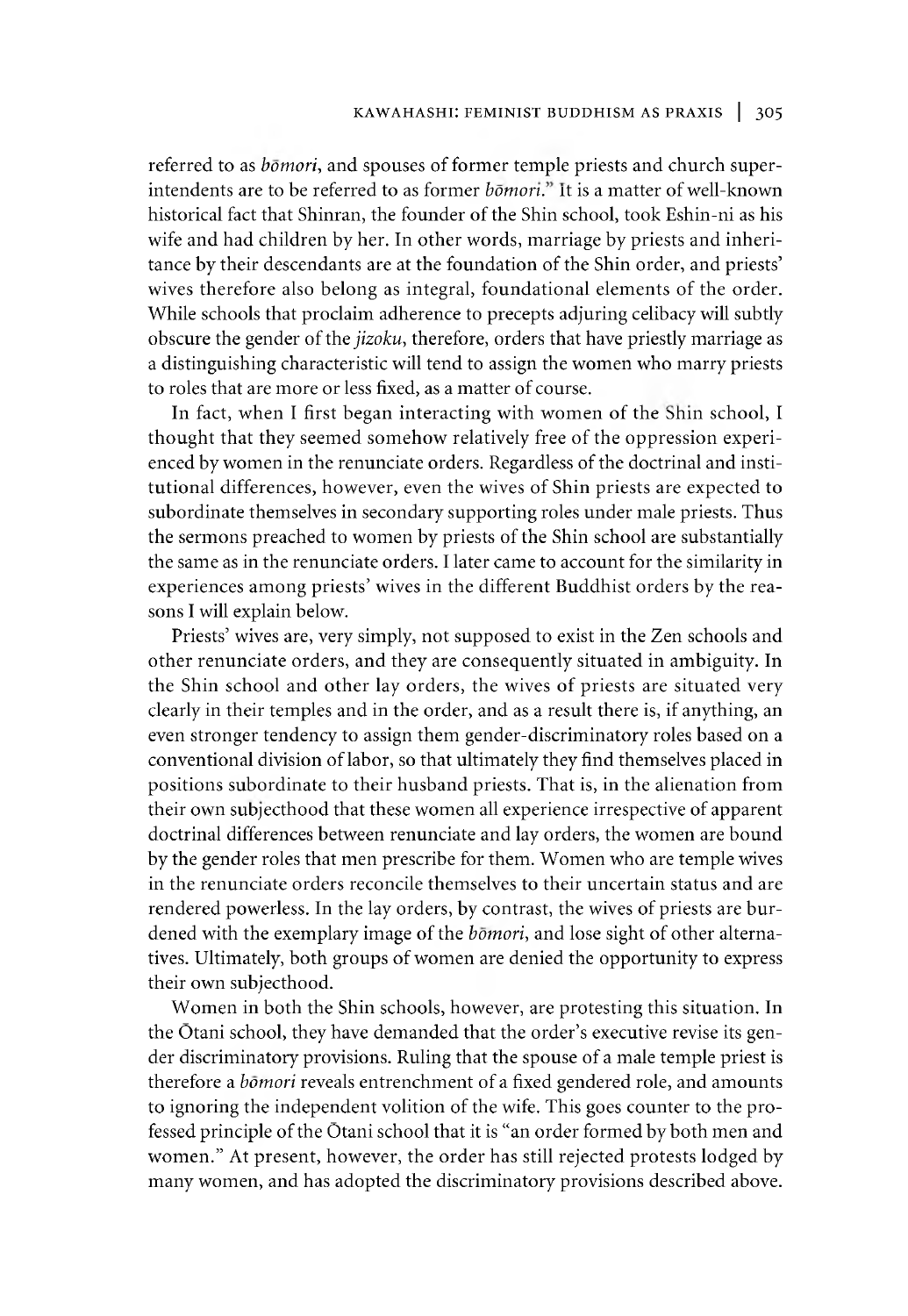One active member of our Network, Obata Junko of the Otani faction, has observed that the *bomori* system forms "a one-sidedly dependent relationship whereby the woman's position is determined by the status of the male temple priest" (Obata 2001). Another Network member, Uko Kikuko, has similarly criticized the current regulations of the order for "treating the spouse as an appendage of the temple priest and thus failing to recognize her human rights" (Uko 2002, p. 133).

It is also true, however, that some women in the Shin school have no reservations about the nature of this lay order that recognizes marriage, and feel no compunction about occupying the position of *bomori,* the legitimate wife. I encountered a woman of the Shin school who, when speaking to women facing the problems of gender discrimination in Soto and other renunciate orders, said, "Frankly, I think it's harder in your order. The Shin teachings tell us it's only natural to have women in the temples, but it's different for you." Such women speak from the unquestioning conviction that lay orders are superior. Women who behave judgmentally in this way toward women from other schools and factions hold up the married relationship of the Shin school founder Shinran with his wife Eshin-ni as the religionist's ideal, and they appear to be projecting that image on the husband-wife relationships in their own temples.

I am concerned, however, that excessive faith in the notion of the "*bōmori* who is the wife recognized as the equal partner of a priest" places women at risk of falling into a trap laid by the patriarchy of the order. That is, the notion of marriage in the Shin school, which is an article of faith for *bomori* women, is not necessarily shared by the men in their order. The background to Shinran's marriage has been explained in various ways, and though I am not qualified to comment on them, I suspect it is the rare priest who thinks that Shinran entered on marriage because he was looking for a wife to accompany him as an equal on the Buddhist way. Nakamura Ikuo, for example, characterizes the Shin school notion of marriage in the early modern period as follows: "In the final analysis, Shinran ventured to adopt the anti-Buddhist, anti-precept action of 'meat-eating and marriage' as an expedient means for awakening people to the boon of salvation by Amida Buddha. It was his rhetoric for this purpose, and not because Shinran himself personally desired those things" (Nakamura 1999, p. 12). Perhaps something similar is happening today, as well.

The excessive idealization of priest and wife as partners in religious activity could even lead to a kind of idolization of the couple. In the Shin school, as a result, bachelor priests are apparently sometimes regarded as heretical. The more that women in the Shin school emphasize their vision of husband and wife uniting in evangelical work, the more estranged the celibate nuns and priests who are active in the renunciate orders will feel.

Up to this point I have mainly discussed the problems that face the spouse of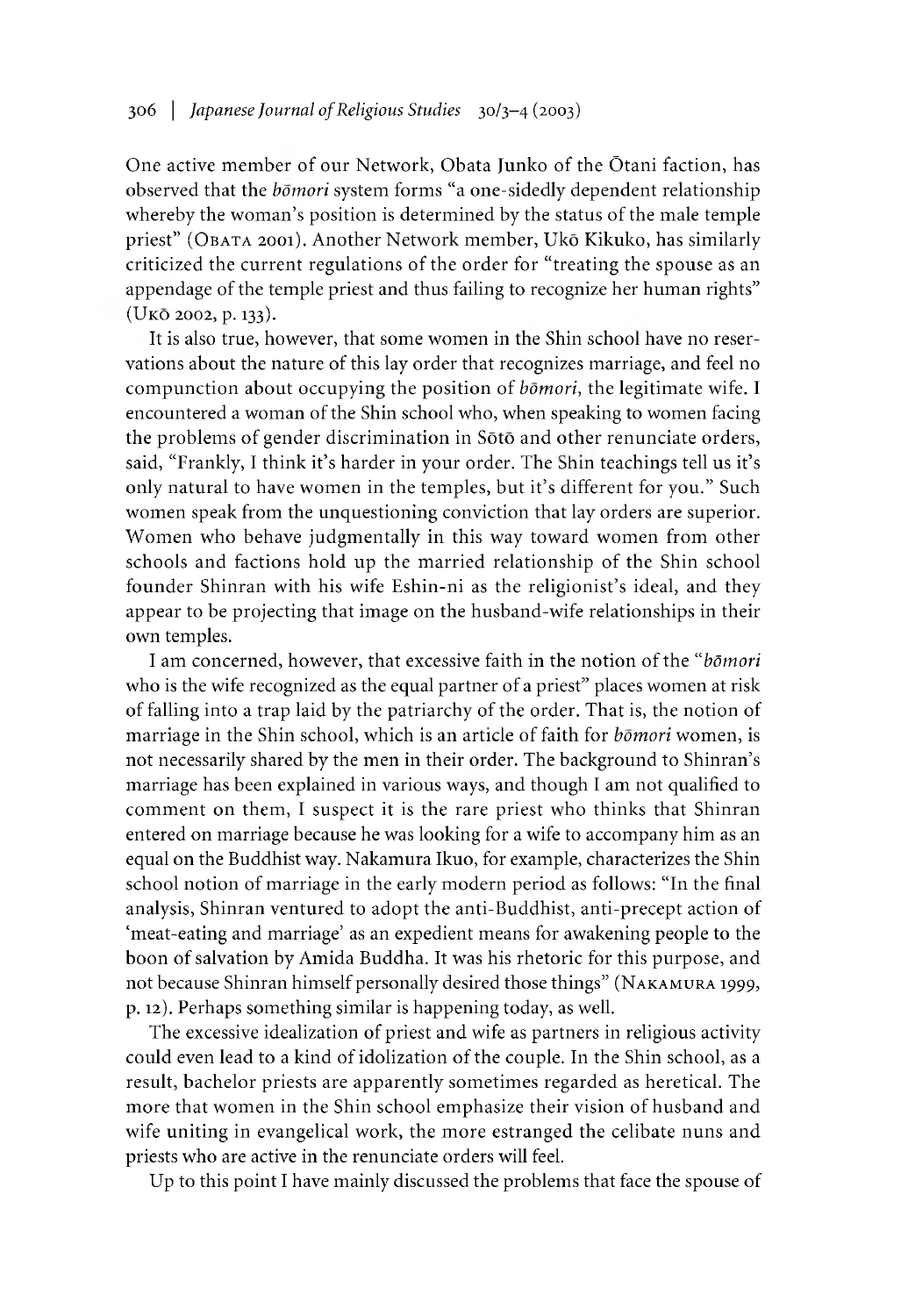a priest, but the fact is that nuns face problems of even greater complexity. Traditionally, nuns in renunciate orders most often achieved their status by being adopted into a temple for nuns. It is rare even today for these nun temples to have parishioners. They typically have the status of branch temples *(matsuji,* also referred to as *shitadera)* that are subordinate to temples led by male priests, and in most cases they are economically disadvantaged. Iijima Keido, a nun of the Sōtō school who is my contemporary in age, was looking back on her experience of being taken into a nun temple when she wrote, "Just the fact that the inheritors of nun temples are steadily diminishing in number speaks to the tremendous difficulties and the numbers of problems we face when we live as nuns" (IIJIMA 2001, p. 33).

Whereas male priests in renunciate orders can set aside their celibacy with great ease, nuns are generally required to maintain celibacy and keep their heads shorn. In many cases, of course, these women have chosen for themselves to live steadfastly by the principle of priestly renunciation, but beyond that, I find, they are being subjected to undeclared pressure by the gender views of the community at large. It is seen as a matter of course that a male priest should be attended by a wife to take on routine work so that he can devote himself to his mission. In the case of a woman priest, however, people expect that the presence of a husband or child will entangle her in household duties and obstruct her work as a religionist.<sup>9</sup> In any event, the precepts are enforced with greater severity on the women's side.

It is unfortunate, however, that some women of the Shin school who do not have regular contact with shaven-headed nuns appear to show little if any understanding of their plight. From the perspective of a nun who has no husband and must fend for herself, the wives of priests (regardless of their school) are existing in a dependent relationship with their husbands. I once heard an older nun say, "Nuns are different from priests' wives because we have to do everything for ourselves." Among other things, this also expresses the pride of a person who has been put in the position of living independently. If the married couple is privileged as the agent of religious work as described above, however, the reality of the unmarried nun will be rendered invisible to our view.

The point I wish to emphasize is that, if the lay Buddhist notion of marriage is accorded absolute status and the position of the priest's wife is privileged, this will set a barrier in place that walls off from each other the lay order wives and the Buddhist women of other schools and factions. Uncritical acceptance of the bomori's status as a recognized wife also constitutes willful disregard of the various elements of discrimination embodied in that status. This is precisely why I stated earlier that criticism of the fictitious principle of priestly renunciation

9. It is probaoly for similar reasons that in Japanese Christianity, women who felt a vocation to be priests in the Episcopal Church were until very recently expected to remain unmarried.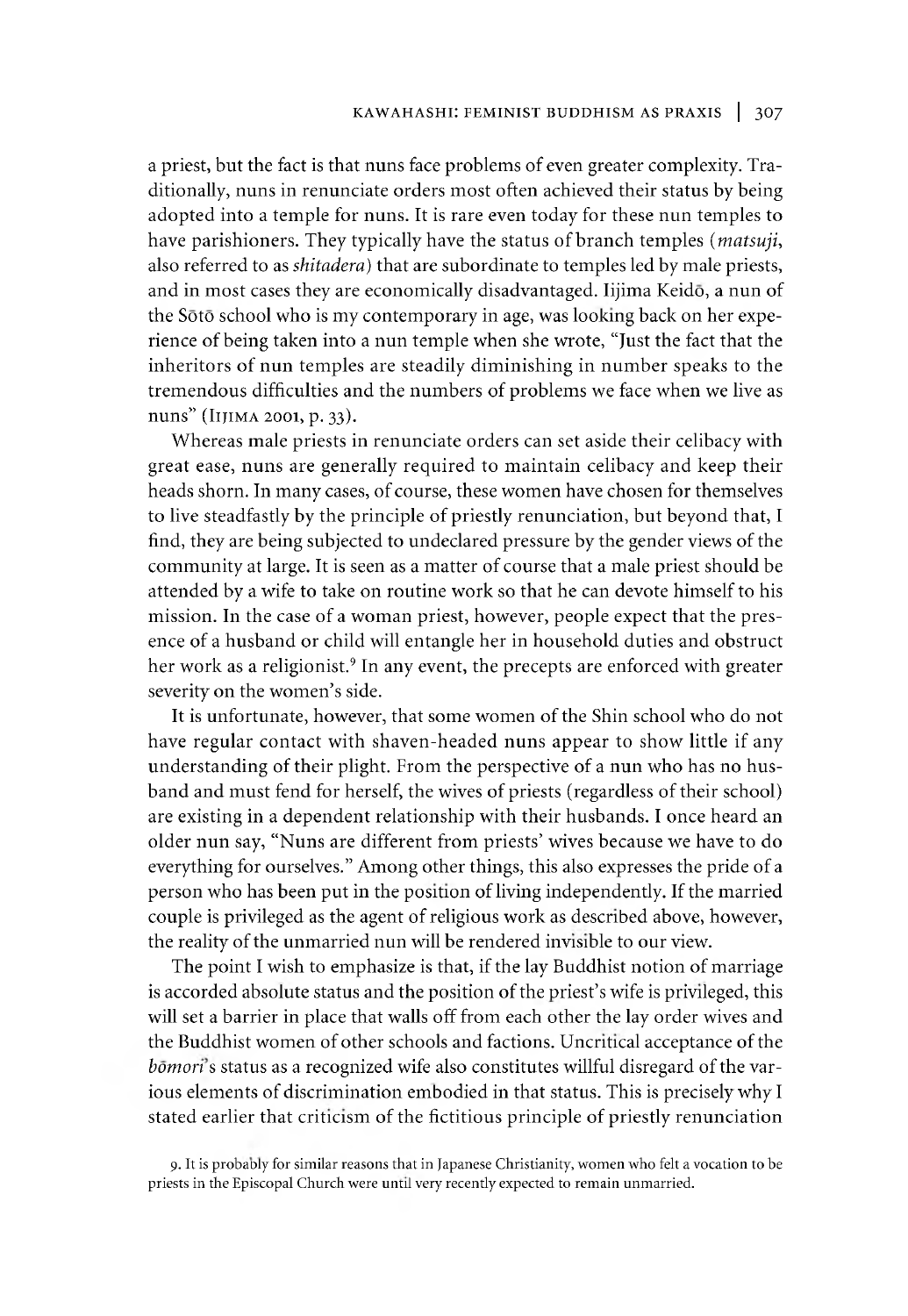does not imply an uncritical acceptance of the status of wife, nor a facile endorsement of marriage.

The discussion to this point may be summarized as follows: While the renunciate orders have refused to face the reality of priestly marriage, the Shin school, because it views priestly marriage as a matter of course, has conversely shown no inclination to pursue the subject as an issue of concern to itself.<sup>10</sup> A way must be found, therefore, that allows the women who are priests' wives in the lay orders to live without being trapped or buried by fixed gender roles in the temples. The renunciate orders, for their part, should stop pretending that no women even exist in temples, and squarely face the fact that the *jizoku* so necessary to the temples of today are none other than the wives and partners of the priests. As this happens, the women of the renunciate orders will no doubt find possible ways of affirming their own raison d'être in the temples. This is something I have come to be convinced of through the praxis of the Network.

#### *Buddhist Women Begin to Speak*

Here I want to reiterate, emphatically, that the movement to recreate Buddhism is not seeking to protect temple women in order to assure survival of their temples, nor aiming to expand their authority over temple management. If those were its objectives, then the movement would never obtain endorsements from women outside the Buddhist orders, and it would certainly be seen as nothing more than a movement for privileged women within a closed world. Our goal, however, is rooted in the Buddhist conception of the human being. Buddhism is originally supposed to have taught the equality and liberation of human beings— one wonders, then, how it could have changed so much that it can be termed a gender-discriminating religion. In order for Buddhism to truly overcome gender discrimination, the men must have the courage to undertake selfreform, and the relationships of control and submission between men and women must be corrected. This must happen, because the present-day Buddhist community, structured to deprive just one of the sexes of their rights, can have no prospect of a future. What men must do in order to treat women as equal to themselves is, more than anything else, to listen to the protesting voices of the women around them.

I have also emphasized the necessity for the Buddhist community to transform into a locus where women are allowed to be themselves. It is not possible, after all, to discuss what the women of the Buddhist community seek in Buddhism, and how they want to reform its present condition, so long as their own independent agency is ignored. The women of the Network are now beginning

<sup>10.</sup> Obata Bunsho explains that since priestly marriage *{saitai)* was viewed as a self-evident tradition descending from Shinran, there is no "history of any serious doctrinal debate about the nature of the question of marriage in the Shin community" (OBATA 1990, p. 103).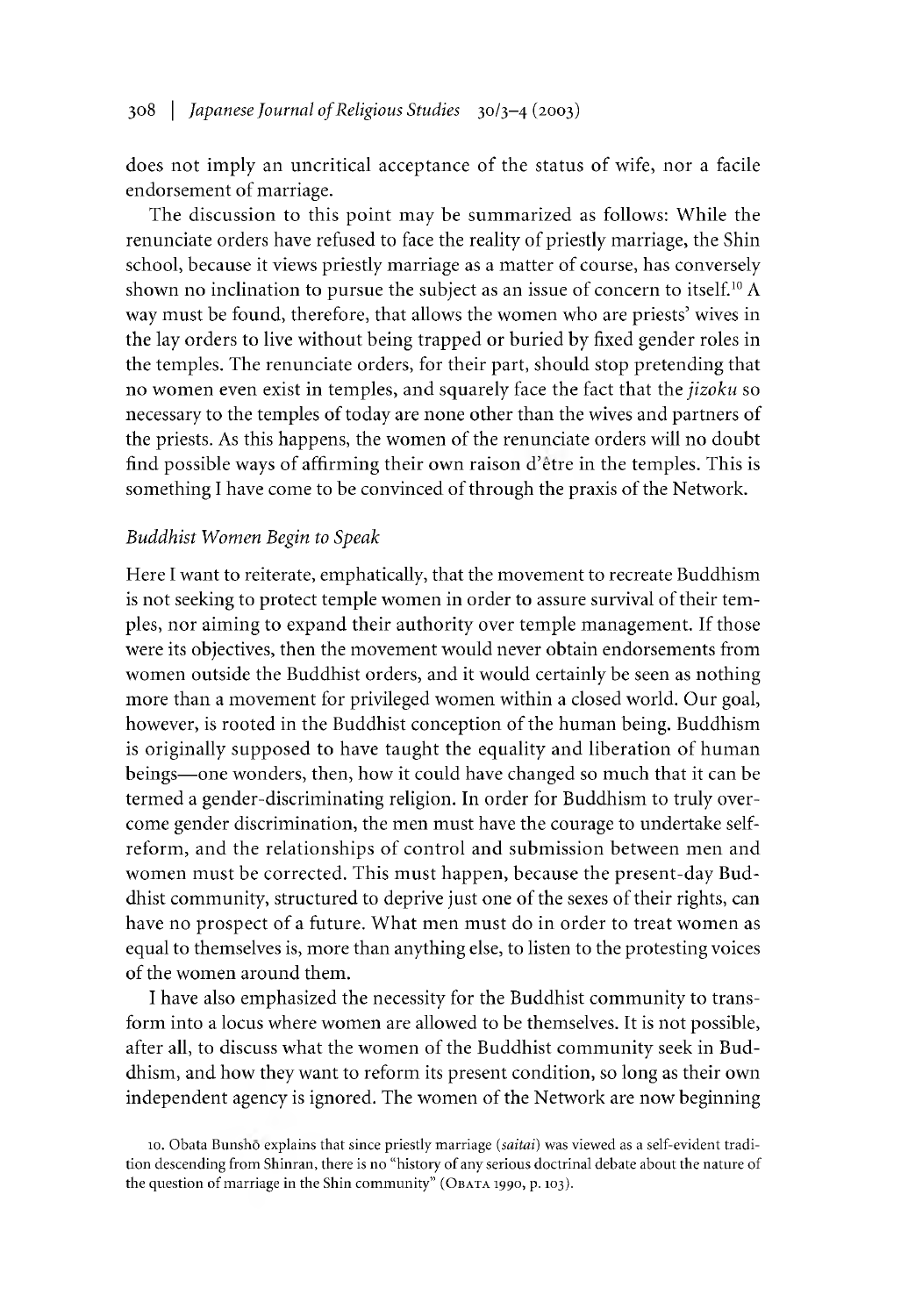to speak out on a variety of different occasions and in different situations. "Writing has made me feel stronger in myself," as many women have found.<sup>11</sup> Mori Ichiu, a member who is a Nichiren school nun, wrote, "We women have to break out of the kind of shell that has enclosed us up to now, as solely recipients of the teachings. There must be some way to go on being engaged with Buddhism from a responsible subjective stance that allows us to examine our own way of living. When priests see increasing numbers of women like that around them, the priests will begin to change of their own accord" (Mori 1999, p. 85; also see MORI's article in this issue). The Buddhist community should realize that women have this ability and this power to speak for themselves. For these women, who previously existed as scattered points in isolated locations, to join together so that they form connected lines, and to raise their voices in protest, is far from meaningless. Their activity as a Network even has the potential to stimulate the Buddhist orders to change. The future of Buddhism in Japan today depends on whether the men are capable of seriously and sincerely hearing the Buddhist women's protests.

The women with whom I have been engaging in these activities do not articulate their own situations by means of the discourse typical of sophisticated academic feminism. Most of them have fashioned their own visions from the experiences and perceptions they have gained as insiders in the specific circumstances of the temples where they live and work. As I have tried to make clear throughout this article, the accounts formerly given of Buddhist women have been one-sided. Women have been represented as though they either belong to the faction that accepts men's teaching and affirms the status quo, or they are helpless victims of the Buddhist patriarchy, and women's own responsible, subjective resistance to either account has hardly ever been noted. On the discussion of subjects, Sherry Ortner acknowledges the existence of subjects that are made to submit to power relations, but at the same time she also emphasizes the need to look at how a subject resists, negotiates, and constructs its world in its own specific circumstances. So long as we do not recognize that "actor's point of view," in the end our accounts will sacrifice the actor's intellectual and political activity (ORTNER 1996). A disparaging view like that of the white male Buddhist scholar I mentioned at the beginning of this article, who said that "temple wives don't voice any resistance," appears to me essentially identical to the Orientalist gaze on the Asian woman that needs to be criticized. One of my purposes in writing about the women's movement in the Buddhist community

11.In addition to the book, since 2001 the Kanto Network for Women and Buddhism has been publishing a newsletter titled *Onna tachi no nyoze gamon* ["Thus Have I Heard" by Women]. Members from the Soto school have also been giving presentations on the issue of priests' wives at the Soto Zen Buddhist Missiology Conference *[Kydkagaku Taikai],* held periodically at Komazawa University, and these have also been gaining the attention of men priests in the order. See *Kyoka kenshu* [Soto Zen propagation journal] 44 (2000), 45 (2001), and 46 (2002).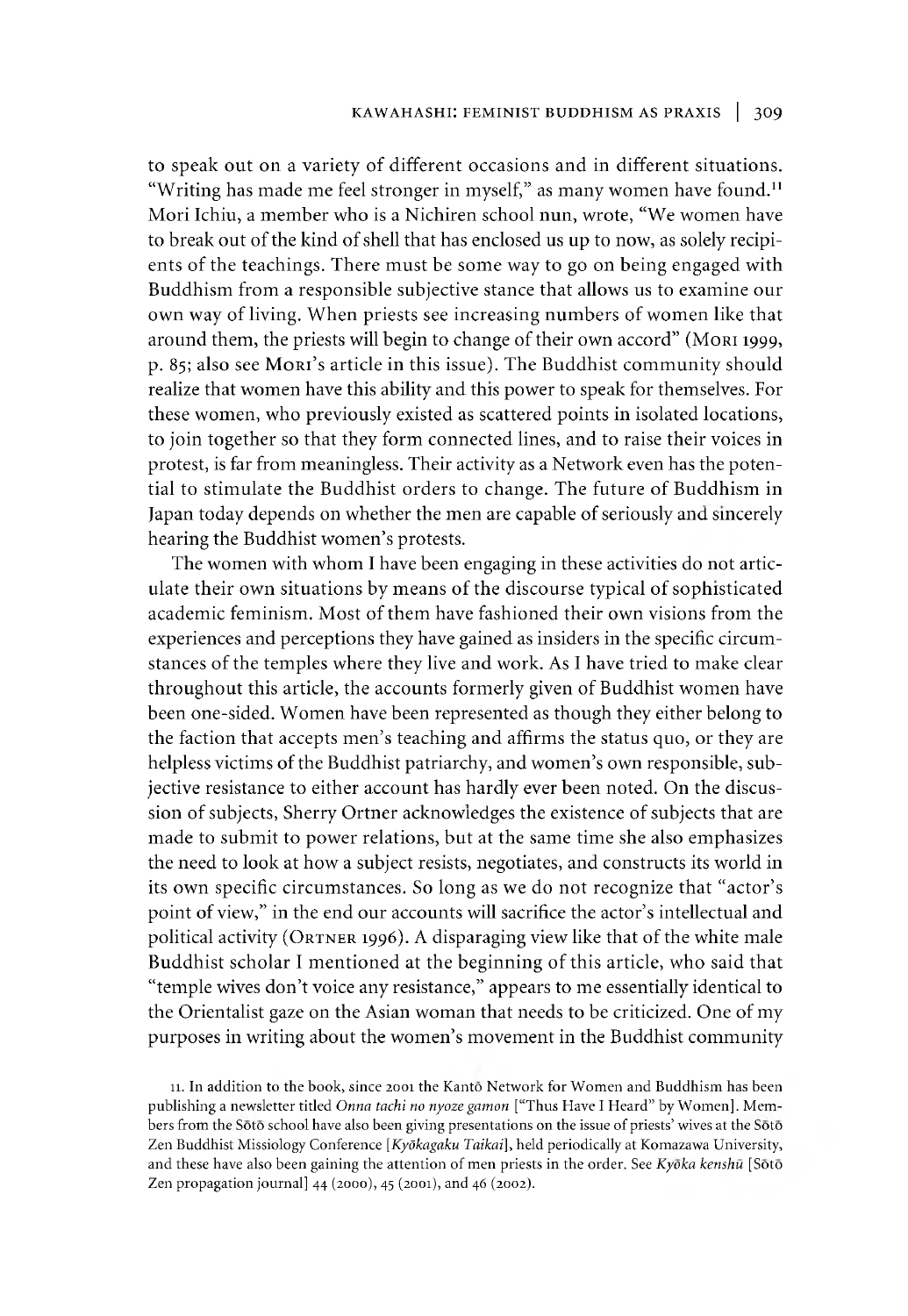is to protest this kind of Orientalist representation of "silent, subjugated Buddhist women who have no ability to resist."

Unfortunately, however, the attempts by women in Japan today to remake Buddhism from a new feminist perspective are little known, if at all, in Europe and America. A growing number of women in recent years, largely in America, have looked to Buddhism for a spirituality to replace Judaism and Christianity. Some of them have given up on Asian Buddhism, finding it spoiled by gender discrimination, and made the colonialist maneuver of proclaiming Western society to be the driving force for a new Buddhism. Rita Gross (1993), a central figure in this project, stresses the superiority of Western-style feminism and casts a jaundiced eye on the Buddhist women of Asia. Gross claims that Asian women do not know about feminism, and have no means by which to extricate Buddhism from indigenous patriarchies, so it is up to Western women to create a Buddhism that is beyond patriarchy.

The arrogance of first-world feminism as typified by Gross is effectively critiqued by the feminist anthropologist Kamala Visweswaran. To those false claims that only Western women understand egalitarian feminism, so that women of other regions cannot partake of it, Visweswaran replies by denying that feminism is a possession of the West, and affirming that feminism must be considered not in the singular but in the plural (1997, p. 616).

More recently, the non-white feminist scholar of religion Kwok Pui-lan wrote this penetrating criticism: "Gross's discussion completely overlooks the feminist movements that are developing in many parts of Asia, and does not envisage that Asian Buddhist women can be change agents within Buddhism" (Kwok 2002, p. 28).<sup>12</sup> In order to overcome such negative views, as well as for other good reasons, it is clear in any event that the Buddhist community in Japan must undertake to reform its present condition.

#### REFERENCES

Carr, Ann E.

1988 *Transforming Grace.* San Francisco: Harper.

CHRIST, Carol P., and Judith PLASKOW

1979 *Womanspirit Rising: A Feminist Reader in Religion.* San Francisco: Harper.

CHRIST, Carol P., and Judith PLASKOW, eds.

1989 *Weaving the Visions.* New York: Harper and Row.

12. Western scholars of Buddhism have pointed out Gross's lack of competence in documentary sources, history, and so on. Nevertheless, Gross is still a central polemicist on feminism and religion in American religious studies, at least. See KAWAHASHI 1994.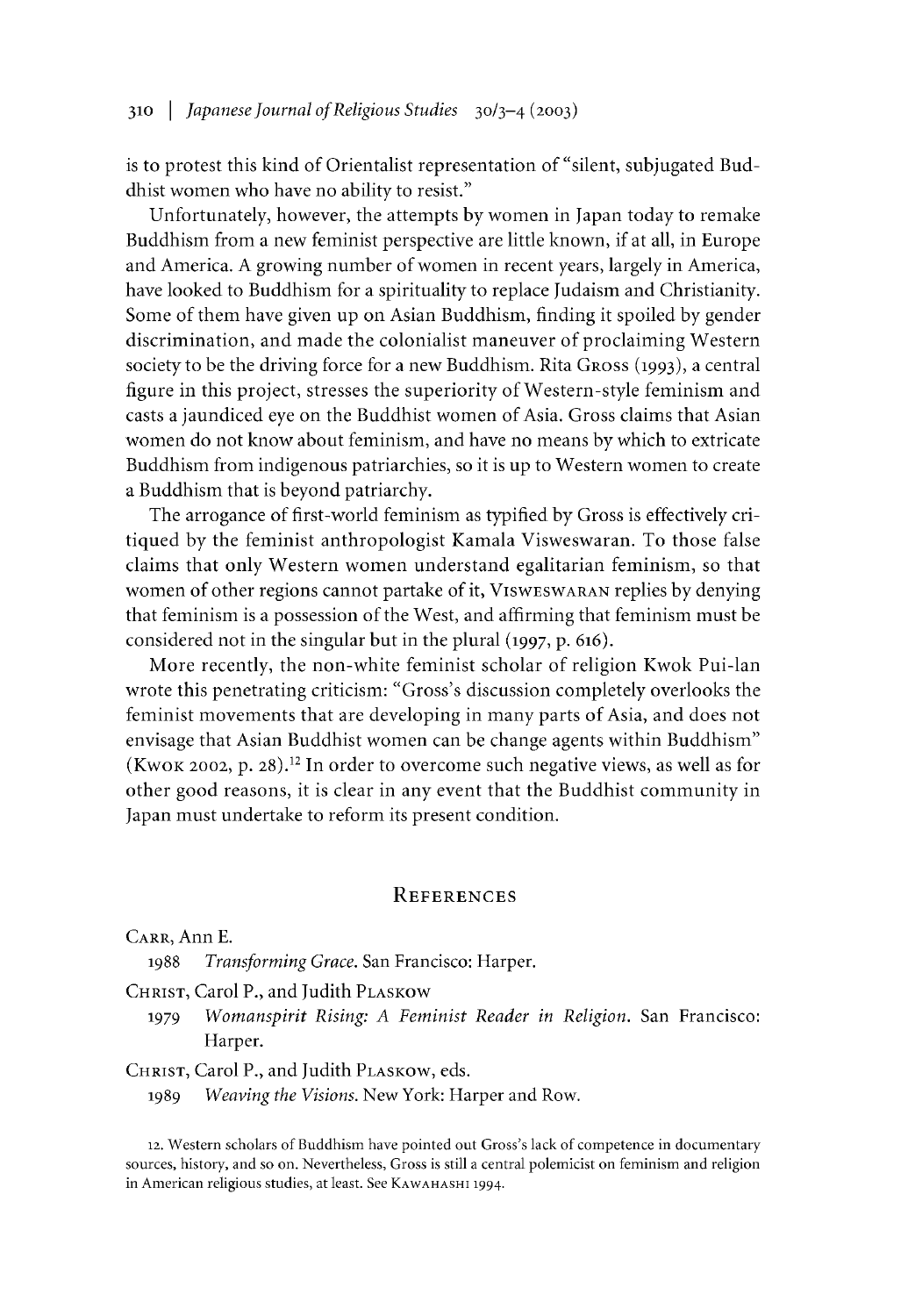## Gross, Rita *M.*

- 1993 *Buddhism after Patriarchy: A Feminist History, Analysis, and Reconstruction of Buddhism.* Albany: State University of New York Press.
- Hikita Seishun 疋田精俊
	- 1991 *Bukkyd shakaigaku kenkyvi* 仏教社会学研究. Tokyo: Kokusho Kankokai.
- Iijima Keido飯島恵道
	- 2001 Gendai niso zakko 現代尼僧雑考. In *Onna tachi no nyoze gamon 1* 女たちの如是我聞1, ed. Josei to bukkyō Kantō Nettowāku 女性と仏教 関東ネットワーク,pp. 32-35. Tokyo: Jihi Shuppan (self-published booklet).
- JOSEI TO BUKKYŌ TŌKAI-KANTŌ NETTOWĀKU 女性と仏教東海関東ネットワーク ed. 1999 *Bukkvd to jenda: Onna tachi no nvoze gamon* 仏教とジェンダ— 女たち の如是我聞. Osaka: Tokishobo.

#### Kawahashi, Noriko

- 1994 Review: Rita M. Gross, Buddhism atter Patriarchy. *Japanese Journal of Religious Studies* 21:445-49.
- 1995 *Jizoku* (Priests' Wives) in Sōtō Zen Buddhism: An ambiguous category. *Japanese Journal of Religious Studies* 22:161-83.
- 2000 "Sei sabetsu shinai bukkyō" wa kanō ka?「性差別しない仏教」は可能か. In *Gendai Nihon to bukkyd III* 現代日本と仏教 *III,* ed. Furuta Shokin 古田紹欽 et al., pp. 149–61. Tokyo: Heibonsha.
- KAWAHASHI Noriko 川橋範子 and KUMAMOTO Einin 熊本英人
	- 1998 Jakusha no kuchi o karite nani o kataru no ka: Bukkyo kai no "josei no jinken" no katari o megutte 弱者の口を借りて何を語るのか一仏教界の 「女性の人権」の語りをめぐって*. Gendai shiso* 26/7 196-205.

#### King, Ursula

1993 *Women and Spirituality: Voices of Protest and Promise. Second edition.* University Park: Pennsylvania State University Press.

#### Kumamoto Einin

- 1991 Kuriyama Taion cho *Soryo kazoku ron* ni tsuite 栗山泰音著♦ 『僧侶豕族 論』について*. Sdtdsha shugaku kenkyujo kiyd 4 :*101-10.
- 1994 Sōtō shū gikai ni miru "jizoku" mondai 曹洞宗議会にみる「寺族」間題. *Sotdshu shugaku kenkyujo kiyd* 8: 99-112.
- 2000 Damare zensō: Shohyō, Minami Jikisai cho "Kataru zensō" hoka 黙れ 禅僧―書評·南直哉著•『語る禅僧』慨か. *Shūgaku kenkyū kiyō* 3: 185–204.

#### Kwok, Pui-lan

2002 Introduction. In *Postcolonialism, Feminism and Religious Discourse,* ed. Donaldson, Laura E. and Kwok, Pui-lan, pp. 14-38. New York: Routledge.

#### Langford, Daniel L.

1998 *The Pastor s Family: The Challenges of Family Life and Pastoral Responsibilities.* Binghamton, NY: Haworth.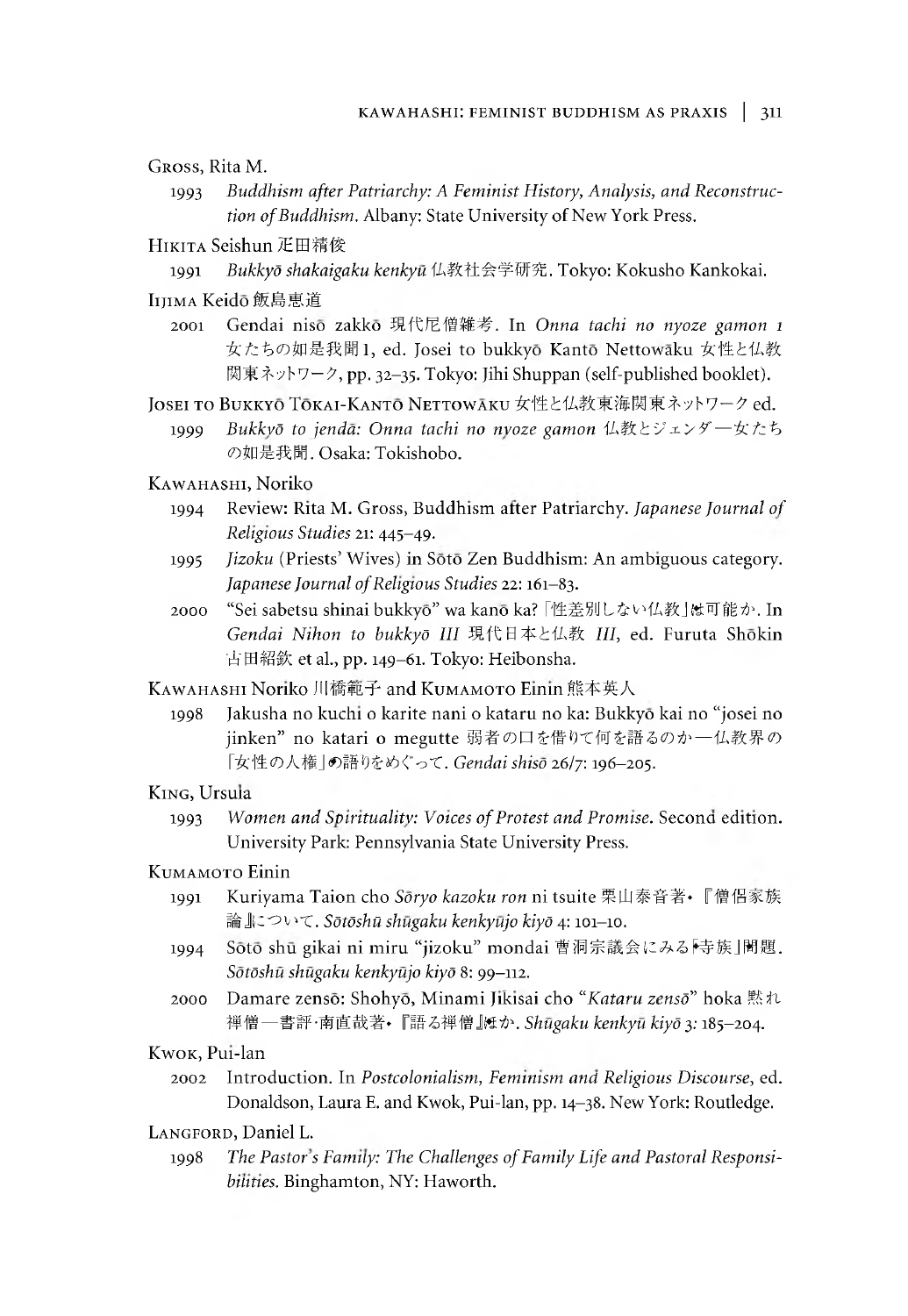$M$ ARUYAMA  $\lambda$ L $||\cdot||$  (no personal name given)

1911 Soryo saitai ron 僧侶妻帯論*. Wayu shi* 和融誌:848-53.

## Mori Ichiu 森一雨

1999 Nichiren no joseikan 日蓮の女性観. In Josei to Bukkyo Tokai-Kanto NETTOWĀKU ed. 1999, pp. 72-86.

- Muchaku Toki無着とき
	- 1996 Daikoku zakkan: Bunkotsu nokotsu no koto 大黒雑感一分骨納骨のこと. *Zen bunka* 禅文化.Autumn: 68-70.
- Nakamura Ikuo中村生雄
	- 1999 Nyobon nikujiki to nikujiki saitai no kyori 女犯肉食と肉食妻帯の距離. In *Aera Mook Shinran ga wakaru* 親鸞がわかる, pp. 10–13. Asahi Shinbun.

#### Obata Bunshō 尾畑文正

1990 Kaihō kyōgaku e no mosaku: Shinshū kyōdan ron 解放教学への模索– 真宗教団論.Mie: Gansho no Kai.

# OBATA Junko 尾畑潤子

2001 Honne de talk ホンネで Talk. *Chūgai Nippō* 中外日報. 18 January 2001.

#### Ogoshi Aiko大越愛子

1997 *Josei to shukyd* 女性と宗教.Tokyo: Iwanami Shoten.

#### ORTNER, Sherry B.

1996 *Making Gender: The Politics and Erotics of Culture.* Boston: Beacon Press.

#### SCHÜSSLER FIORENZA, Elisabeth

1990 *Kano jo 0 kinen shite~feminisuto shingaku ni yoru kinsutokyo ki^en no saikaishaku*彼女を記念して一フヱミニスト神学によるキリスト教起源の再解釈. Trans. Yamaguchi Satoko 山口里子. United Church of Christ in Japan Board of Publications. Originally published as *In Memory of Her: A Feminist Theological Reconstruction of Christian Origins.* New York: Crossroad  $(1983)$ .

## SOUTHGATE, Paul

2001 A swallow in winter: A Catholic priesthood viewpoint. In *Celioacy, Culture, and Society: The Anthropology of Sexual Abstinence,* ed. Sobo, E. J. and Bell, S., pp. 246-63. Madison: University of Wisconsin Press.

# Sugawara Shoei 菅原昭英

2000 Shukke shugi no rekishisei, shakaisei 出家主義の歴史性,社会性*.Bukkyd to shakai kenkyiikai dai ikkai happyd rejime* 仏教と社会研究会第一回発表 レジメ. 3i July 2000.

# Takahashi Tesshu 高橋哲秋

2001 Kōkeisha ikusei o saguru 後継者育成をさぐる. In *Sōtōshū kōkeisha ikusei jissen koza1* 曹洞宗後継者育成実践講座 *1* ed. Nakano Tozen中野東禅et al., pp. 33–53. Tokyo: Shikisha.